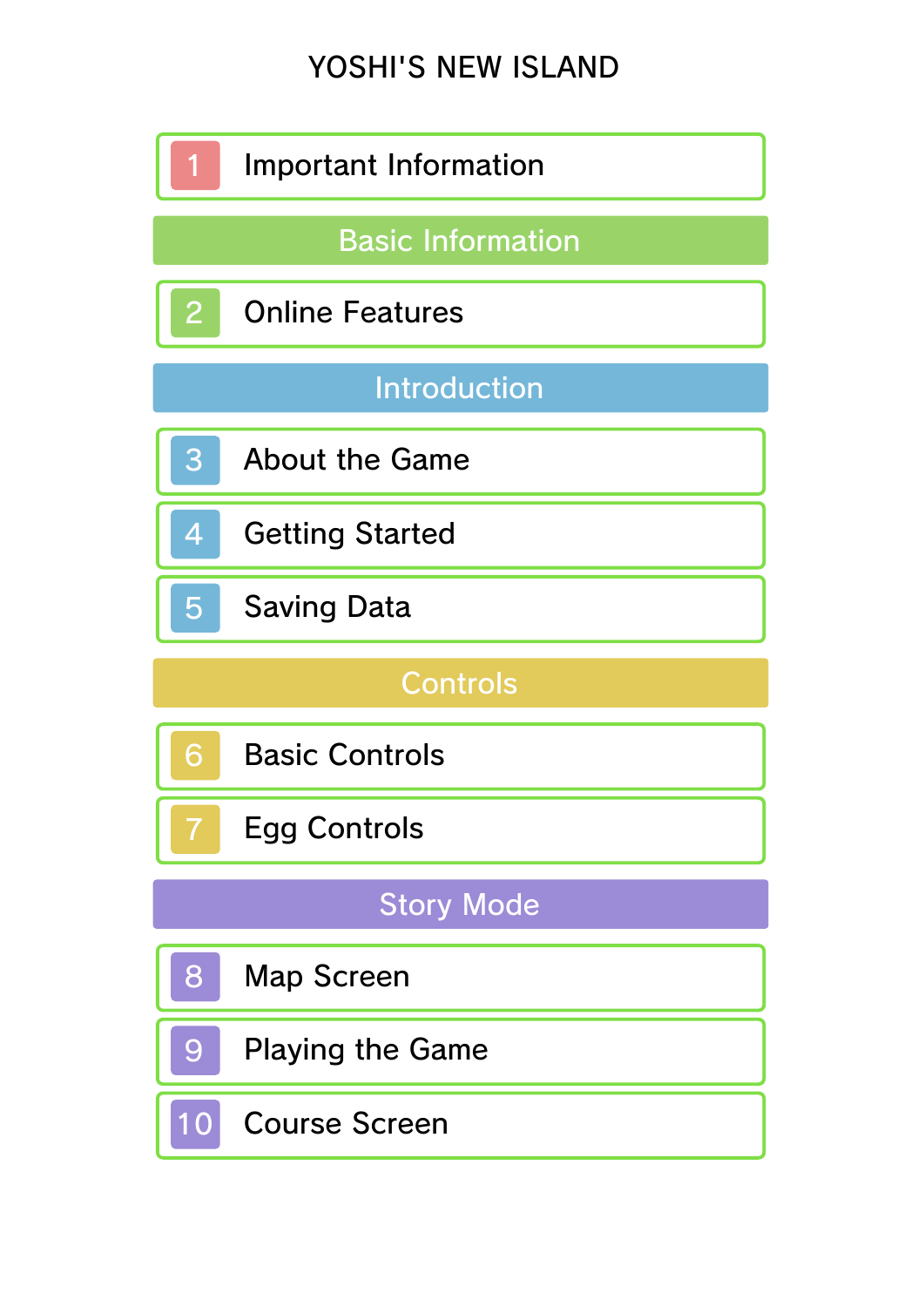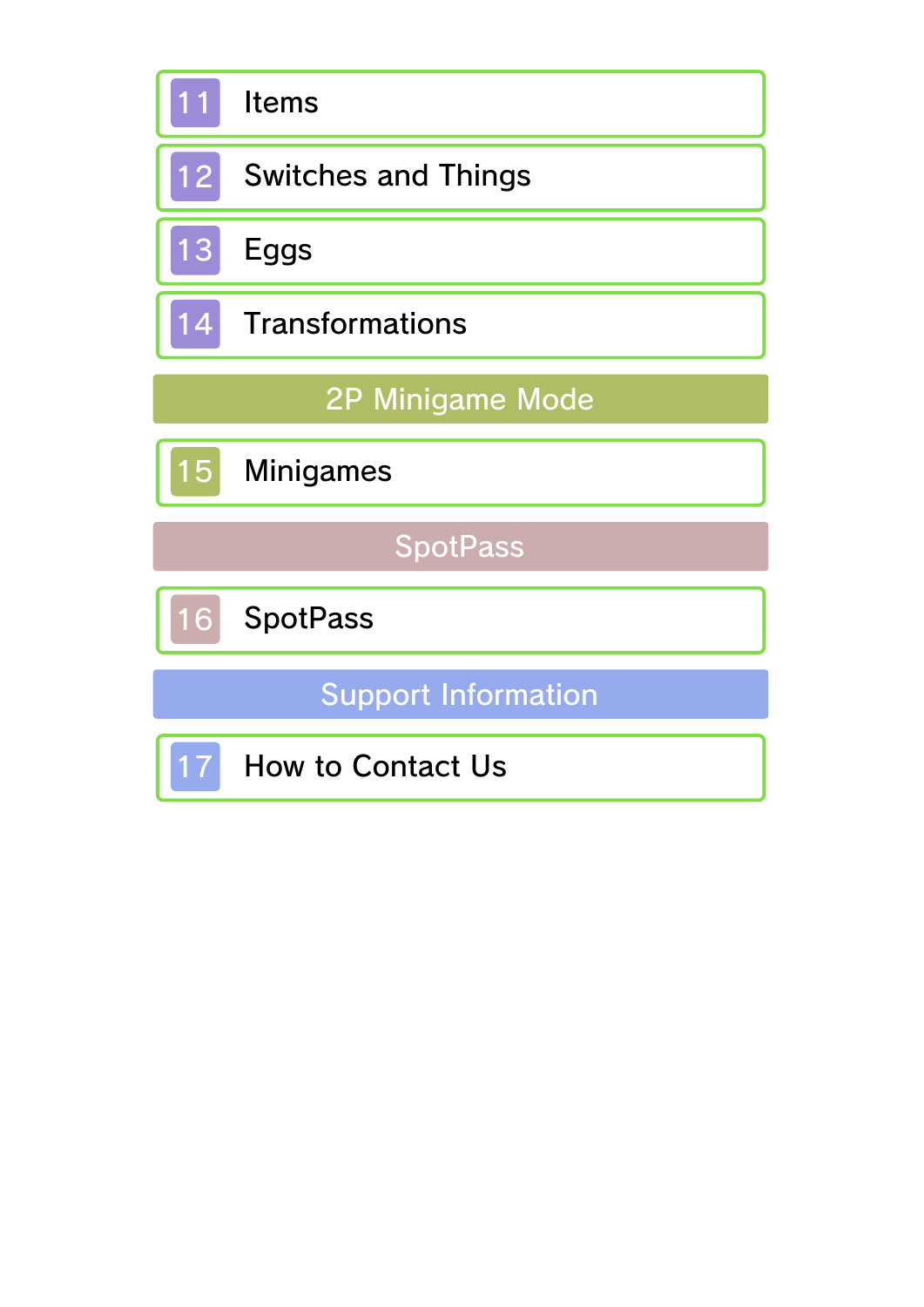#### 1 Important Information

Please read this manual carefully before using this software. If the software is to be used by young children, the manual should be read and explained to them by an adult.

Before use, please also read the Operations Manual for your Nintendo 3DS system. It contains important information that will help you enjoy this software.

- ♦ Unless stated otherwise, any references to "Nintendo 3DS" in this manual apply to Nintendo 3DS™ and Nintendo 3DS™ XL systems.
- ♦ Unless stated otherwise, any references to "Nintendo 3DS" in this manual also apply to Nintendo 2DS™ systems, excluding references to features which make use of 3D visuals. Features which require closing the Nintendo 3DS system can be simulated by using the sleep switch.

#### Health and Safety Information

#### A IMPORTANT

Important information about your health and safety is available in the Health and Safety Information application on the HOME Menu.

To access this application, touch the **A** icon on the HOME Menu, then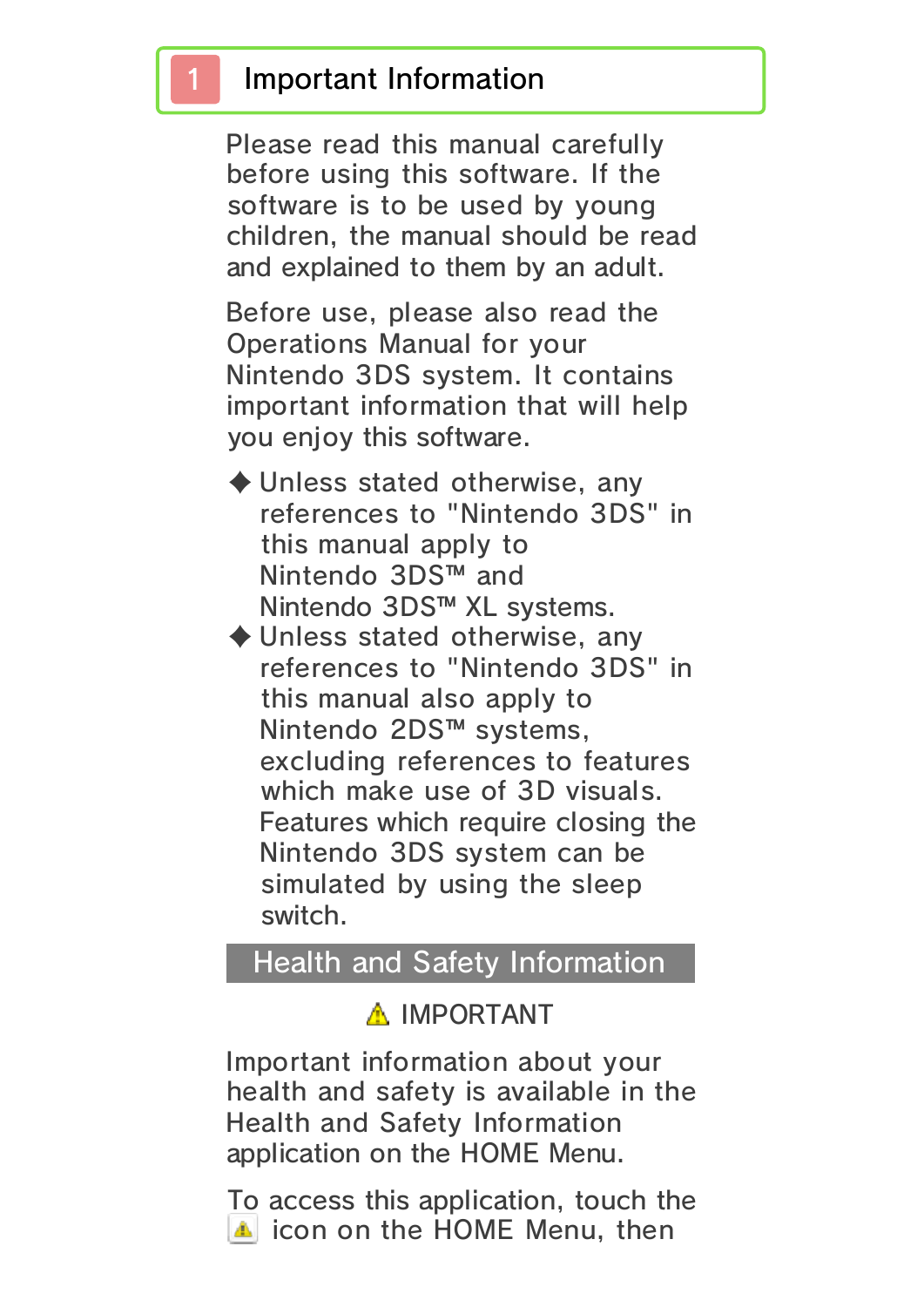touch OPEN and read the contents of each section carefully. When you have finished, press  $\theta$  and  $\theta$  to return to the HOME Menu.

You should also thoroughly read the Operations Manual, especially the "Health and Safety Information" section, before using Nintendo 3DS software.

For precautions related to wireless communication and online play, please refer to the Operations Manual, "Health and Safety Information".

#### Language Selection

The in-game language depends on the one that is set on the system. This title supports eight different languages: English, German, French, Spanish, Italian, Dutch, Portuguese and Russian.

You can change the in-game language by changing the language setting of your system. For instructions about how to change the system language, please refer to the System Settings electronic manual.

#### Age Rating Information

For age rating information for this and other software, please consult the relevant website for the age rating system in your region.

www.pegi.info PEGI (Europe):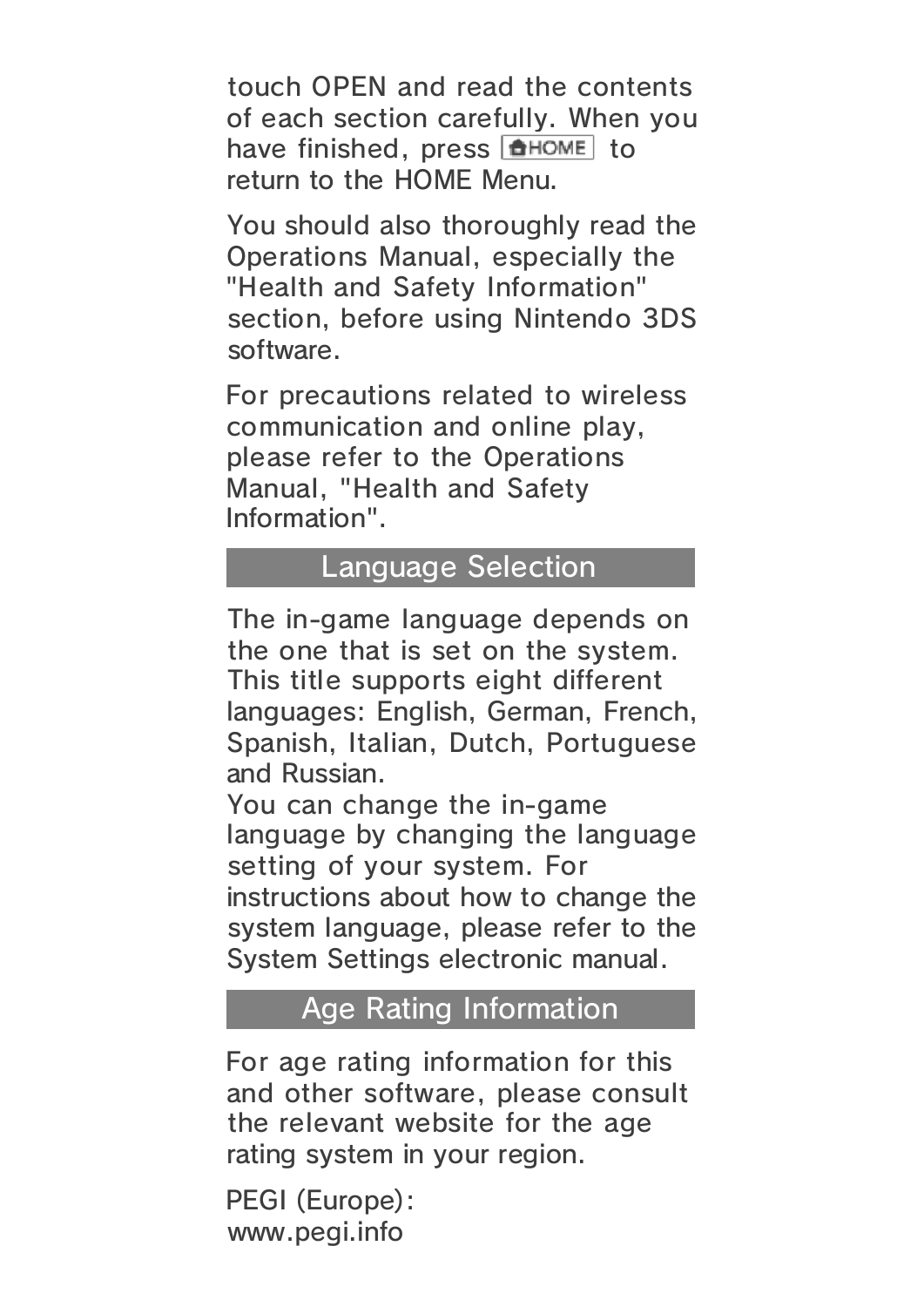USK (Germany): www.usk.de

Classification Operations Branch (Australia): www.classification.gov.au

OFLC (New Zealand): www.censorship.govt.nz

#### **Advisories**

This software (including any digital content or documentation you download or use in connection with this software) is licensed by Nintendo only for personal and non-commercial use on your Nintendo 3DS system. Your use of any network services of this software is subject to the Nintendo 3DS Service User Agreement and Privacy Policy, which includes the Nintendo 3DS Code of Conduct.

Unauthorised reproduction or use is prohibited.

This software contains copy protection technology to prevent reproduction and copying of content.

Your Nintendo 3DS system and software are not designed for use with any existing or future unauthorised technical modification of the hardware or software or the use of any unauthorised device in connection with your Nintendo 3DS system.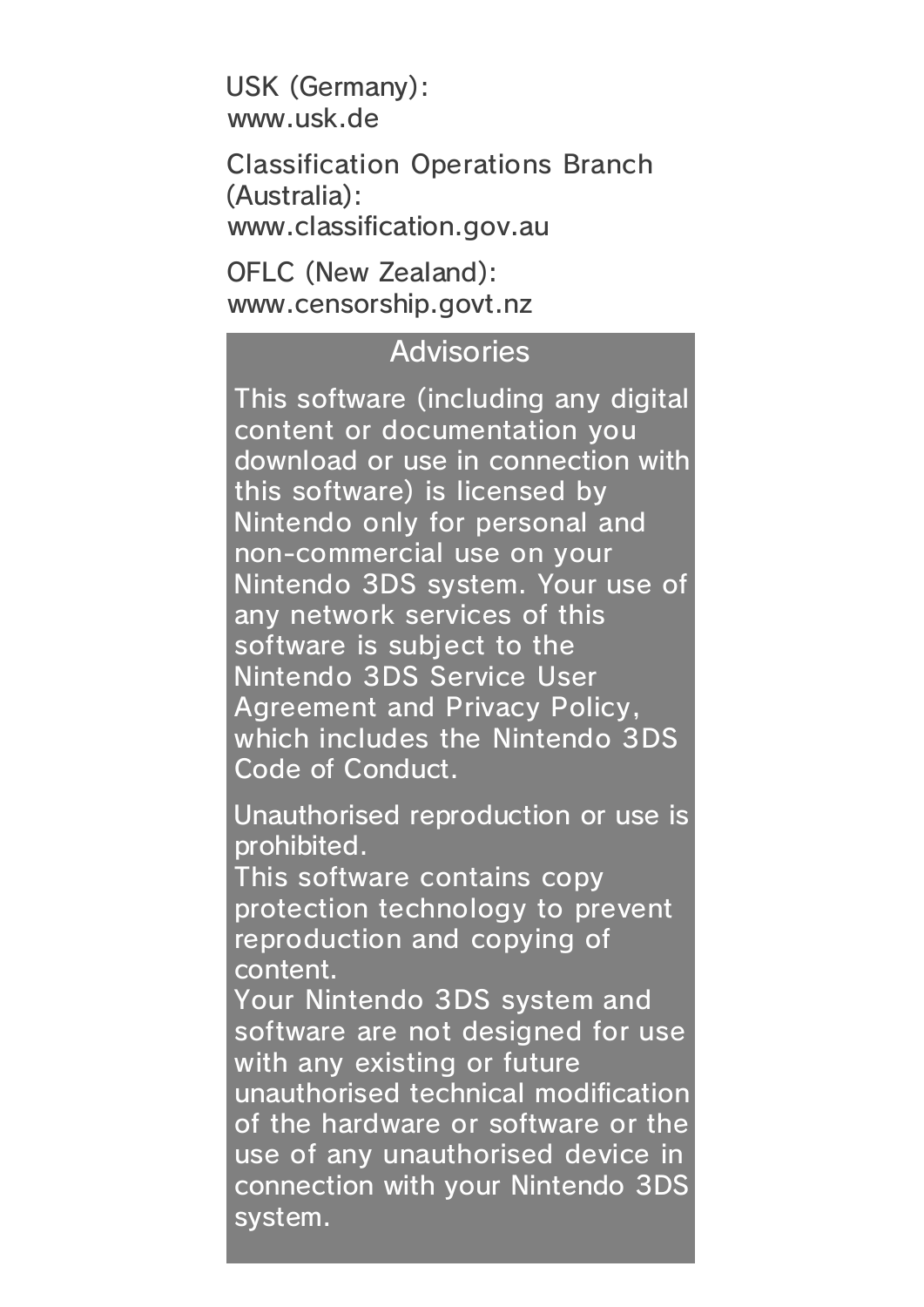After the Nintendo 3DS system or any software is updated, any existing or future unauthorised technical modification of the hardware or software of your Nintendo 3DS system, or the use of any unauthorised device in connection with your Nintendo 3DS system, may render your Nintendo 3DS system permanently unplayable. Content deriving from the unauthorised technical modification of the hardware or software of your Nintendo 3DS system may be removed.

This software, instruction manual and other written materials accompanying the software are protected by domestic and international intellectual property laws.

©2014 Nintendo Co., Ltd.

Trademarks are property of their respective owners. Nintendo 3DS is a trademark of Nintendo.

CTR-P-ATAP-00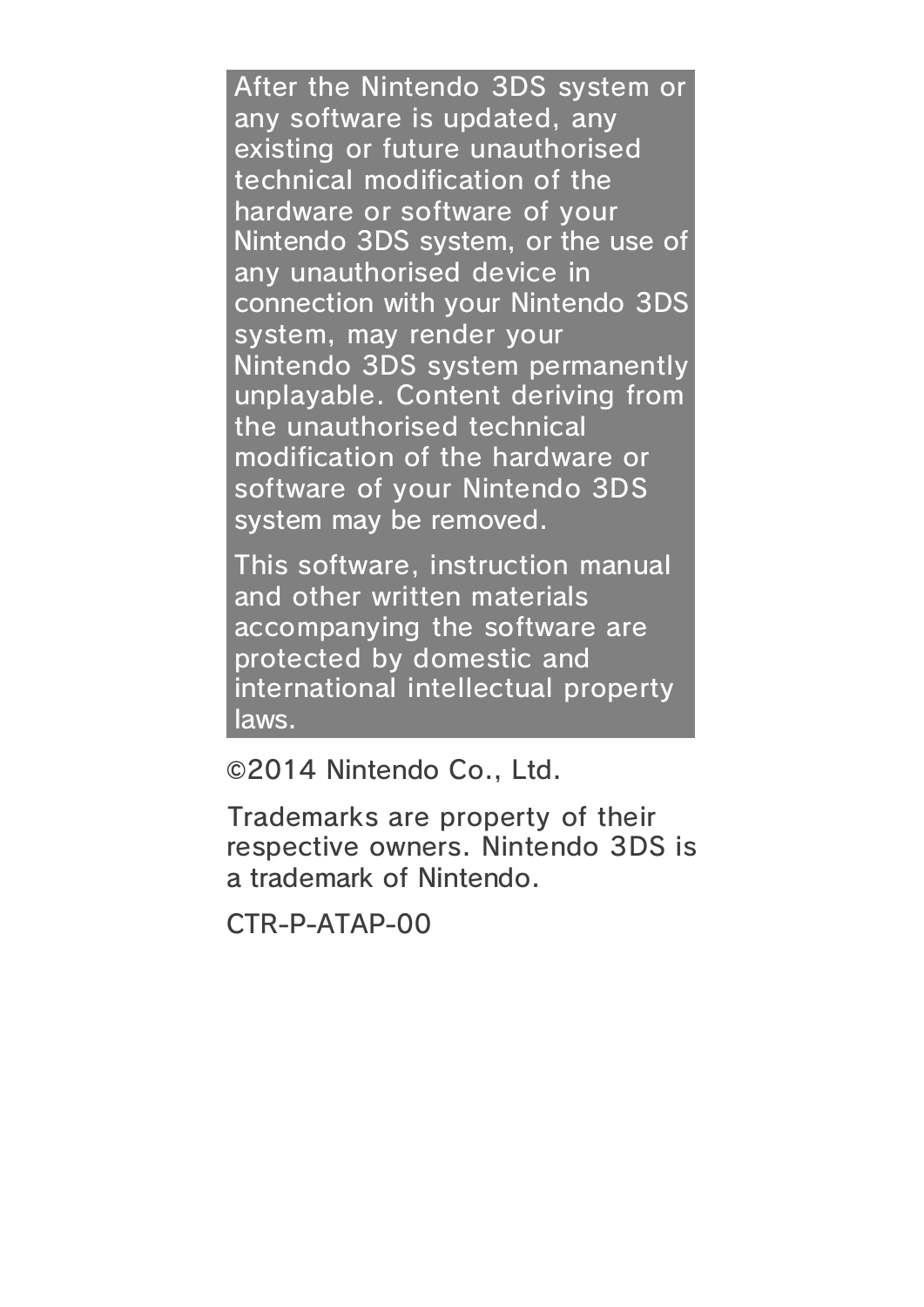## **Online Features**

This software supports Nintendo Network™.

You can allow this software to connect to the internet and send information about how you play to Nintendo. See SpotPass™ (p. 16) for more details.

 $\blacklozenge$  For information about connecting your Nintendo 3DS system to the internet, refer to the Operations Manual.

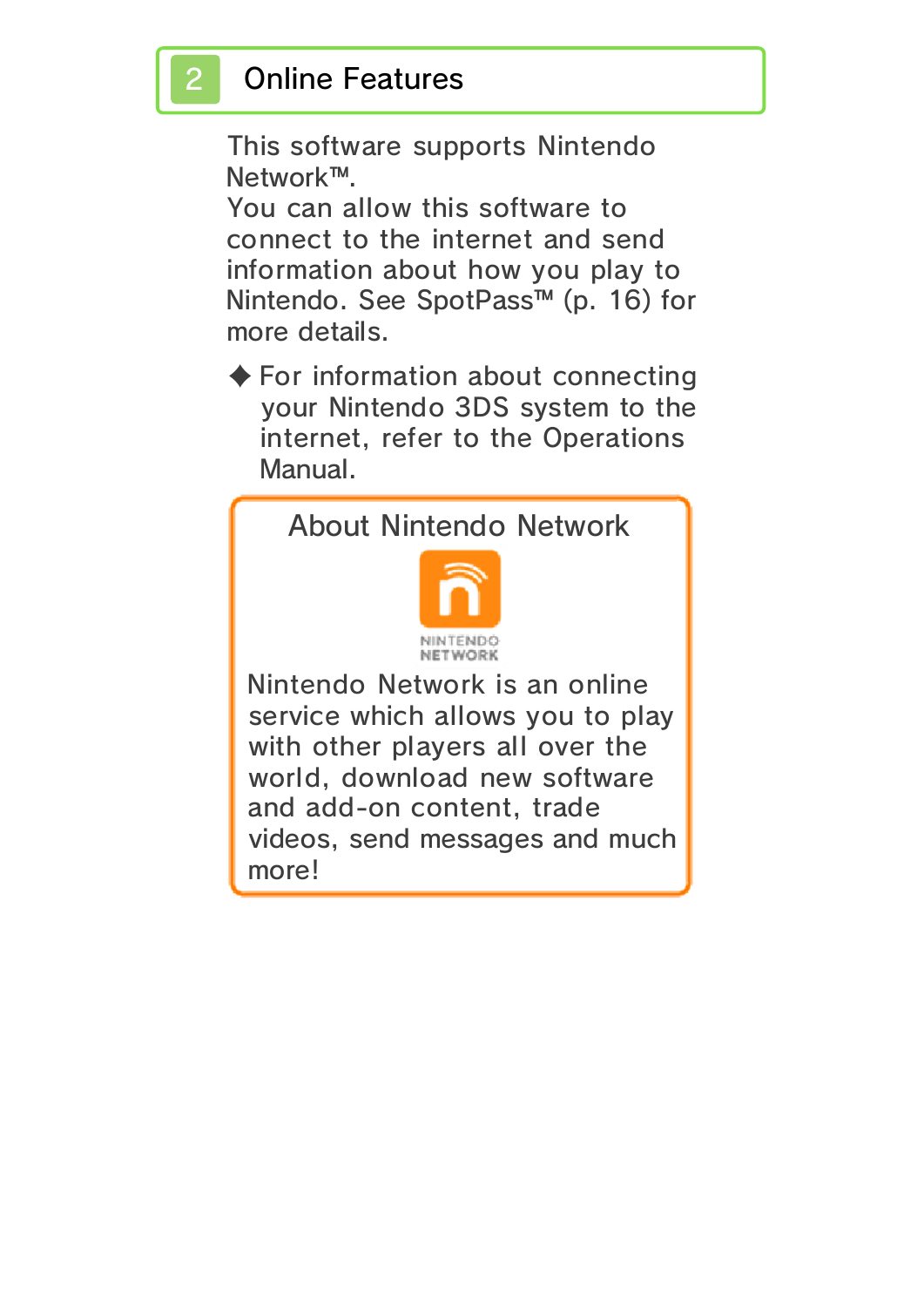#### 3 About the Game



Baby Luigi has been kidnapped, and it's up to the Yoshi clan to go through each course and get him back, all while taking care of Baby Mario! Gobble up enemies and toss eggs to save the day (and Baby Luigi)!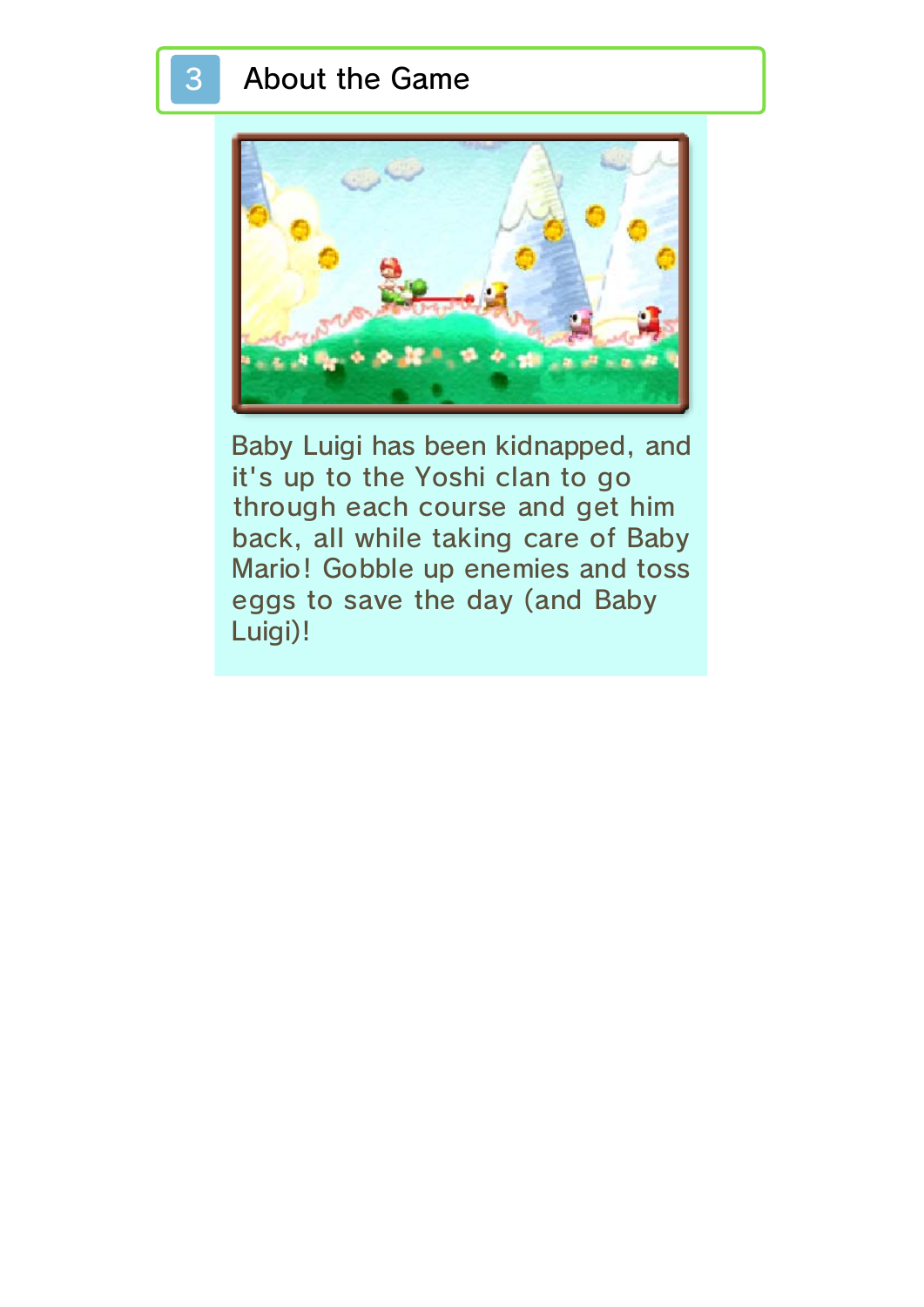If you're launching this game for the first time, you'll be asked whether you want to activate SpotPass (p. 16). Any time after that, you'll start at the file menu.



Navigate the menu using the following controls:

| Select an option | ናን / © |
|------------------|--------|
| <b>Confirm</b>   | (A)    |
| Cancel           | (B)    |

♦ You can also select and confirm options by touching the Touch Screen.

## File Menu

To start a game from the beginning, select NEW GAME. To continue your adventure, select



the data file you have been using and you will continue to the mode selection screen.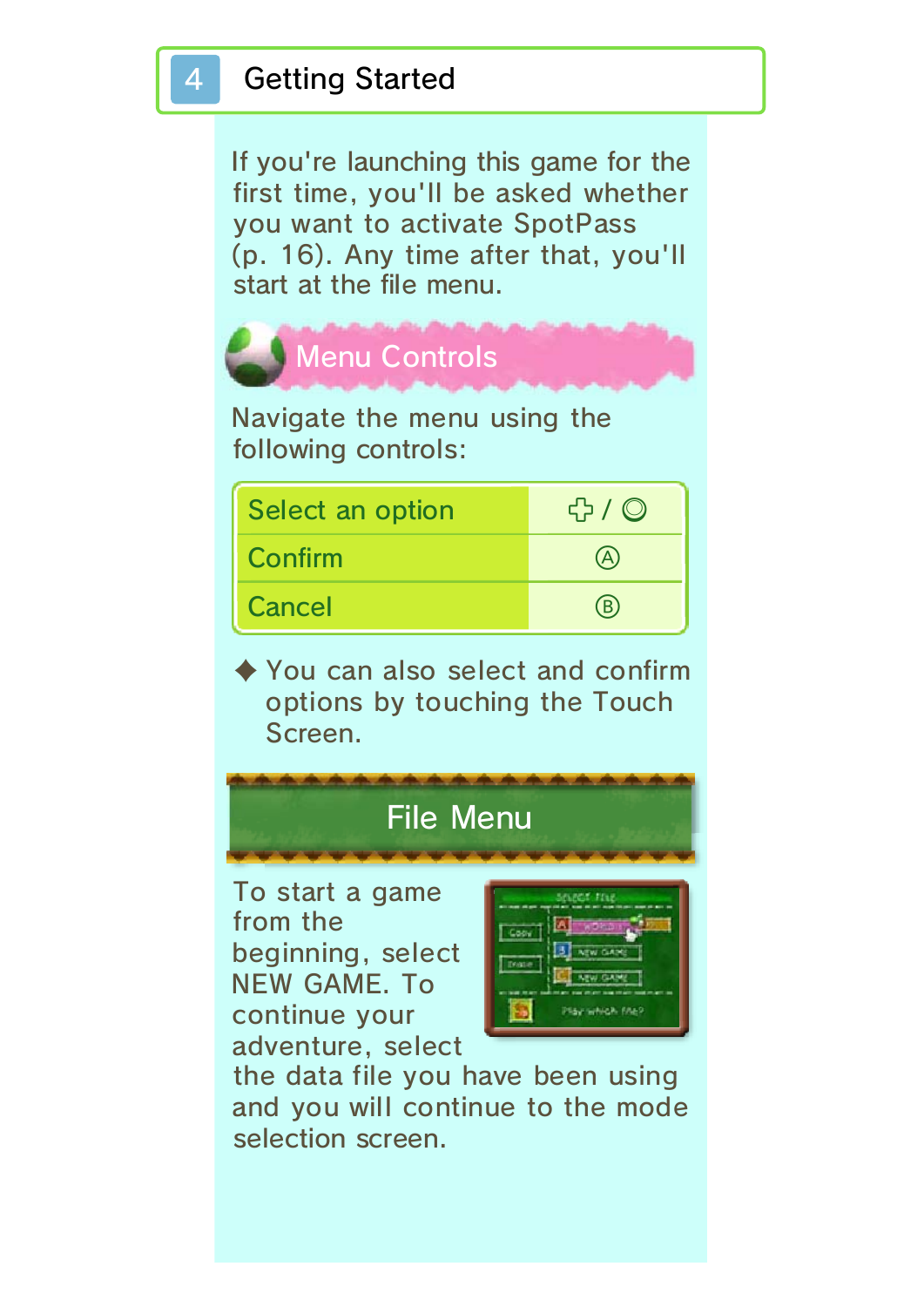# Mode Selection Screen

Choose which mode you want to play.

| SELENS HODE          |
|----------------------|
| చిన<br>y trin        |
| Game Mode<br>SF Mink |
| $- -$<br>.           |



Get through the courses and save Baby Luigi!



Play with a friend in fun minigames via Local Play and Download Play.



The following settings can be changed:



Choose between A Style or B Style controls.

Egg-Toss Style

Set your egg-toss style to Hasty, Patient or Gyro (p. 7).

SpotPass

Activate or deactivate SpotPass for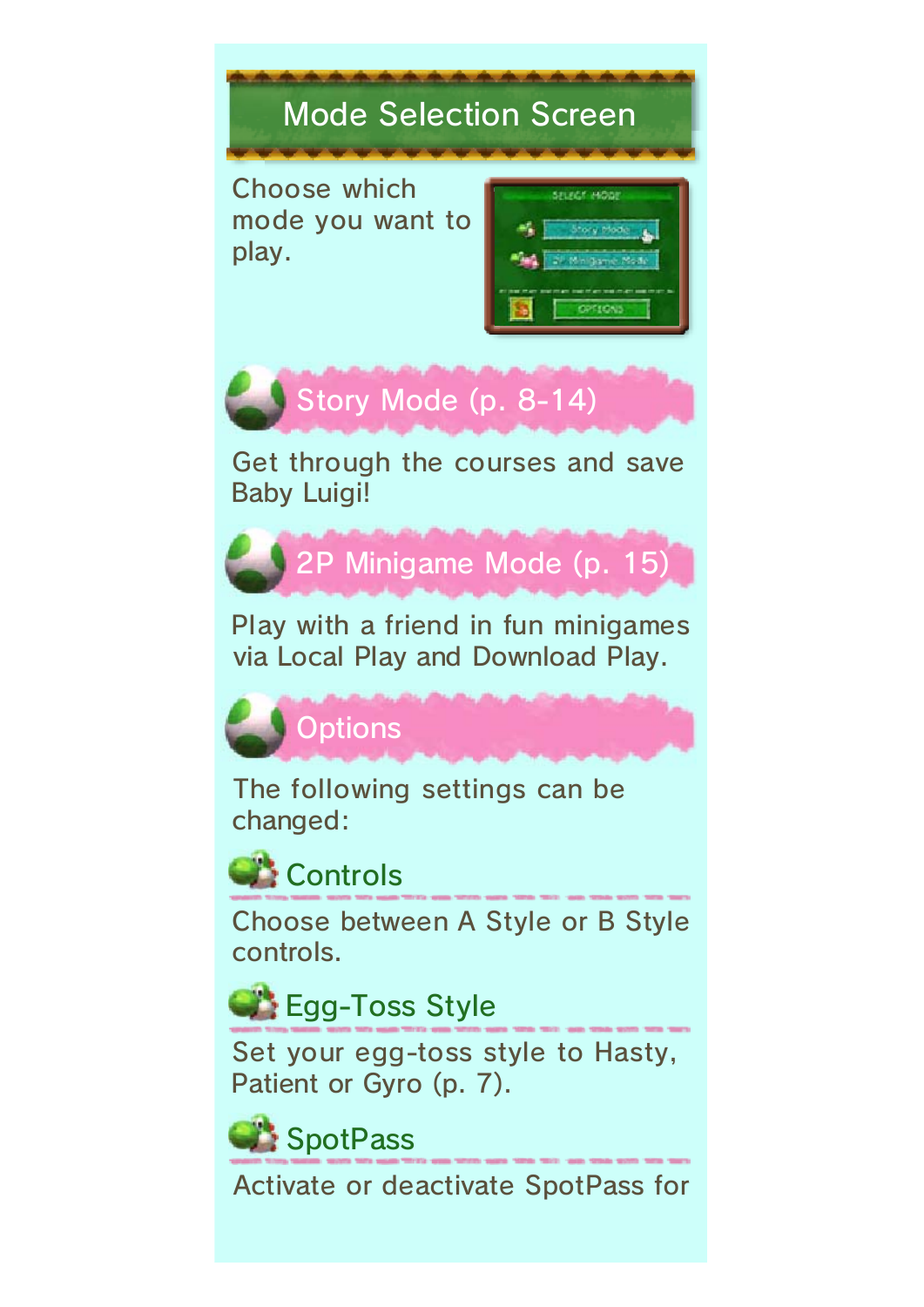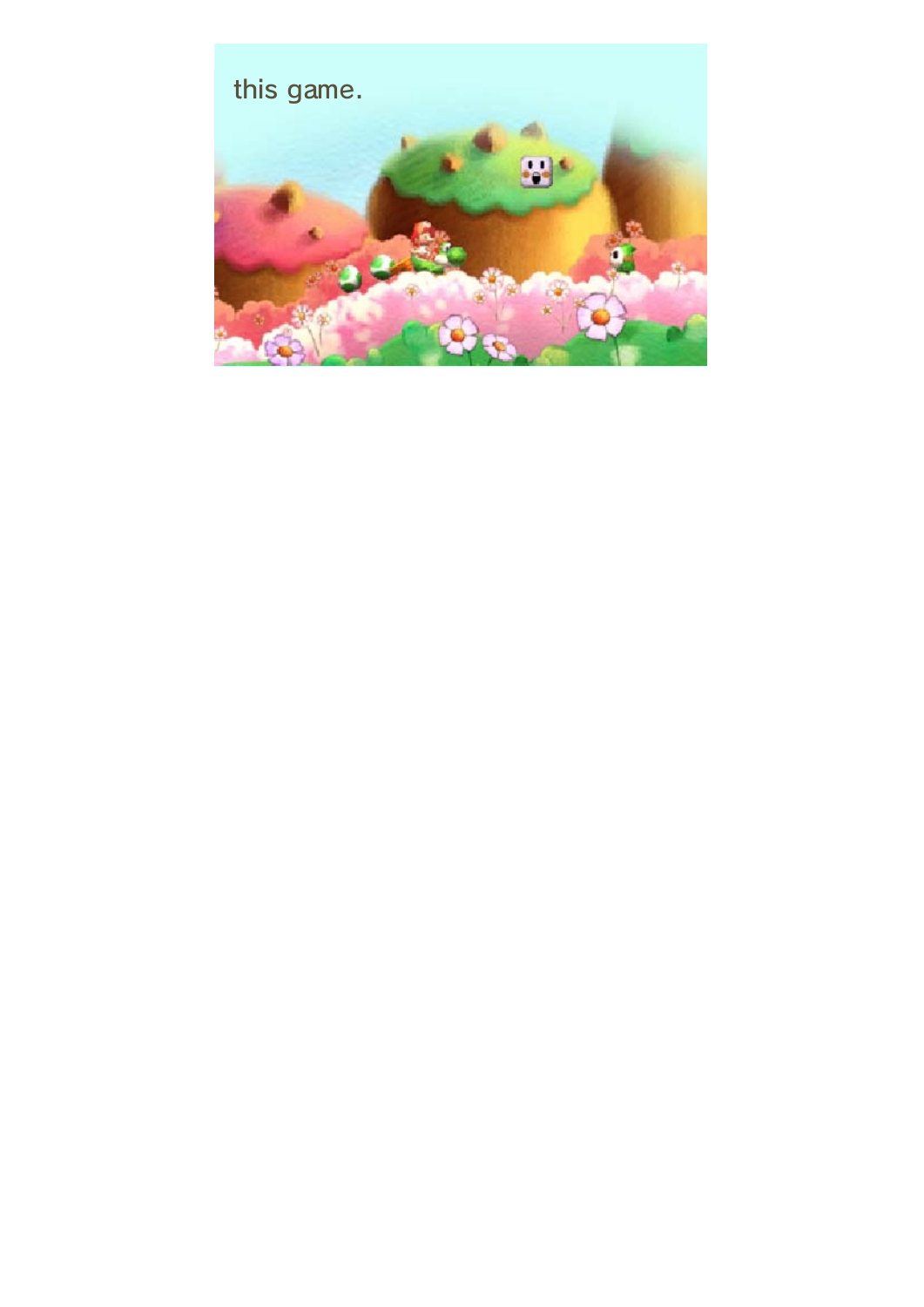Your game progress will be automatically saved to your file each time you clear a course.

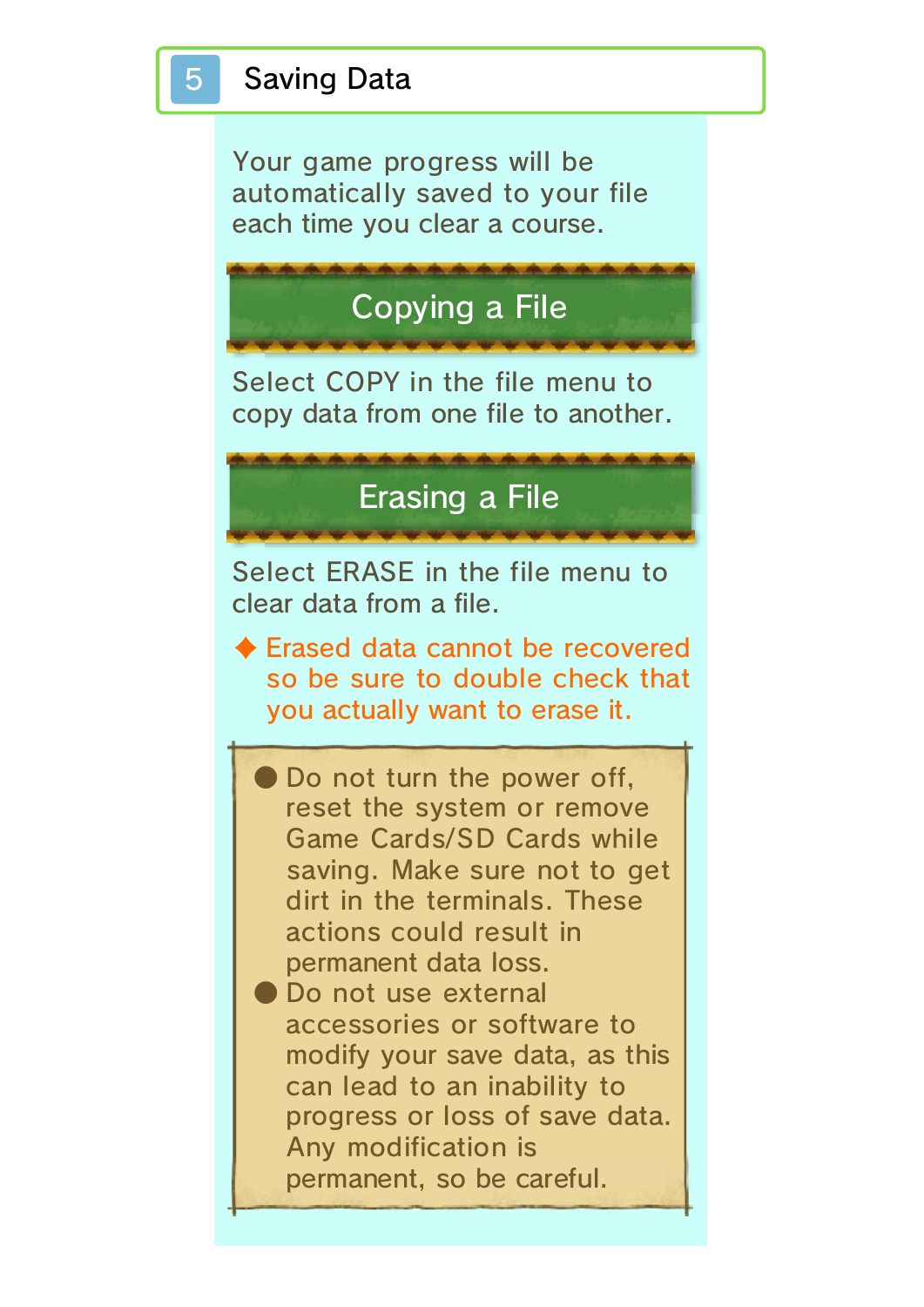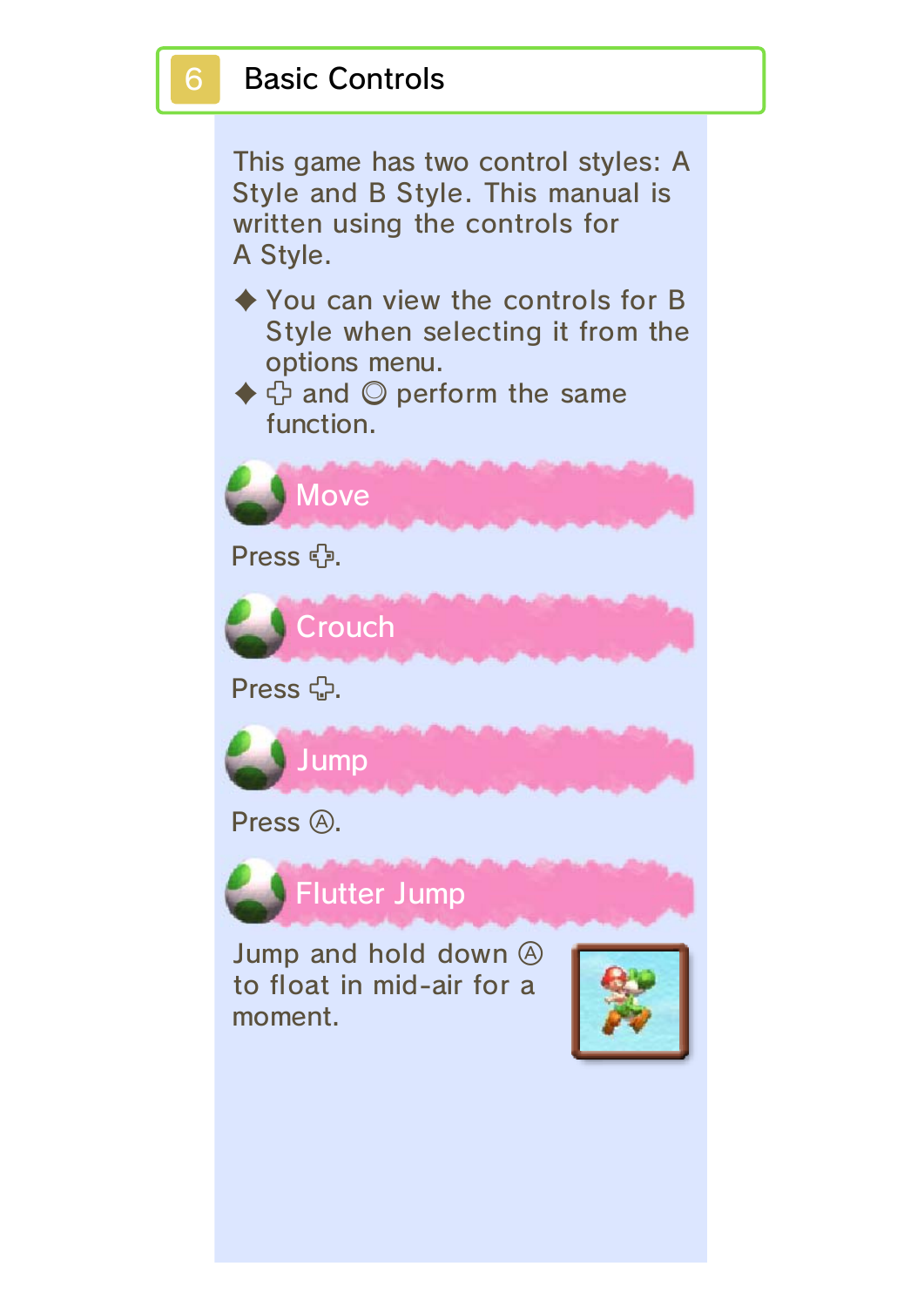

Press  $\oplus$  in mid-air to attack enemies or pound posts into the ground.





Press ® to flick out Yoshi's tongue and gobble up enemies and other objects. Press G



and  $\circledR$  to flick the tongue upwards.

 $\blacklozenge$  After gobbling up something, press  $\circled{B}$  to spit it back out as an attack.

**赞** will appear when trying to gobble up certain enemies. When this happens, press any



button repeatedly to gobble up the enemy.

Enter a Pipe

Press  $\oplus$  in the direction of the pipe to enter it.



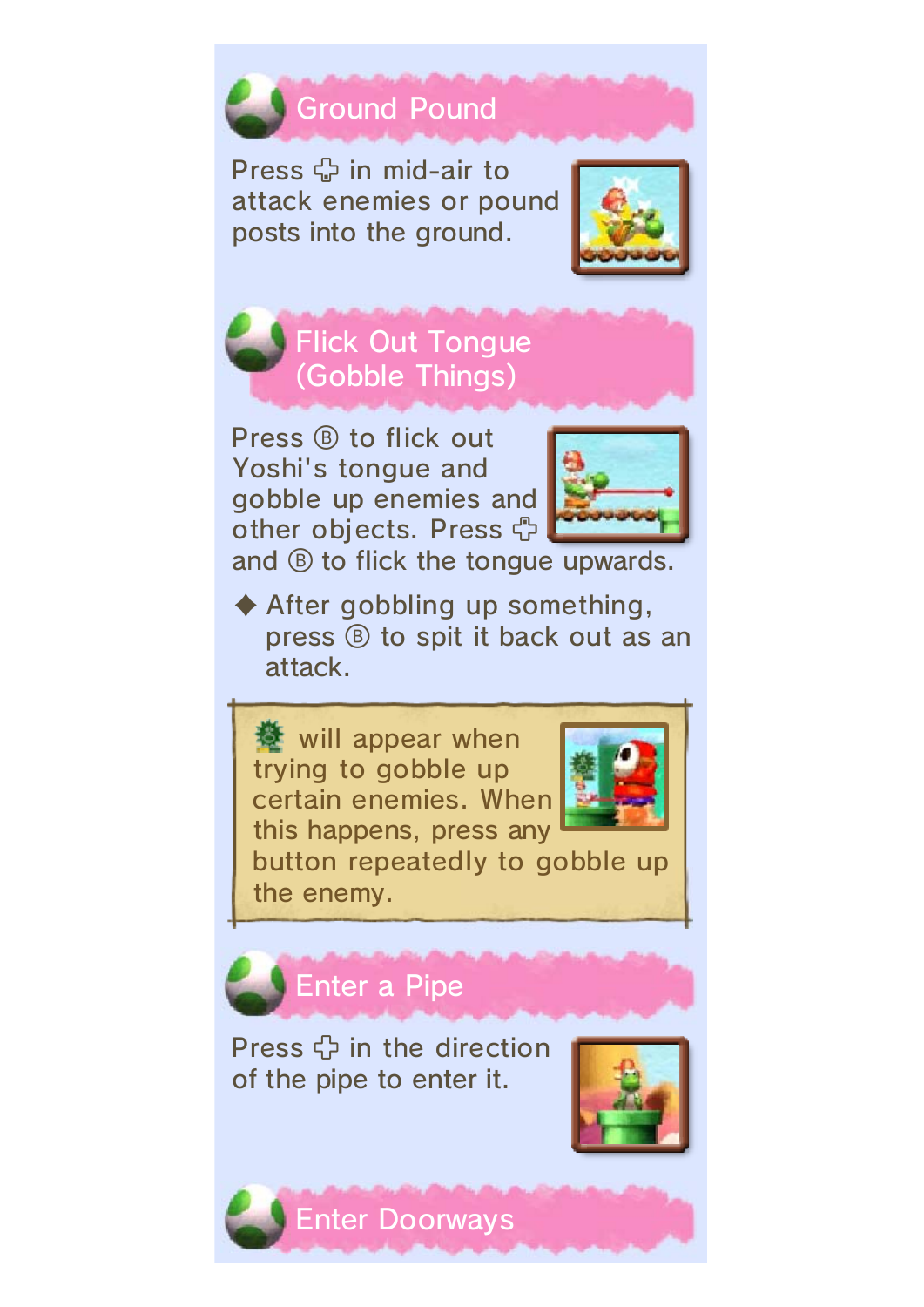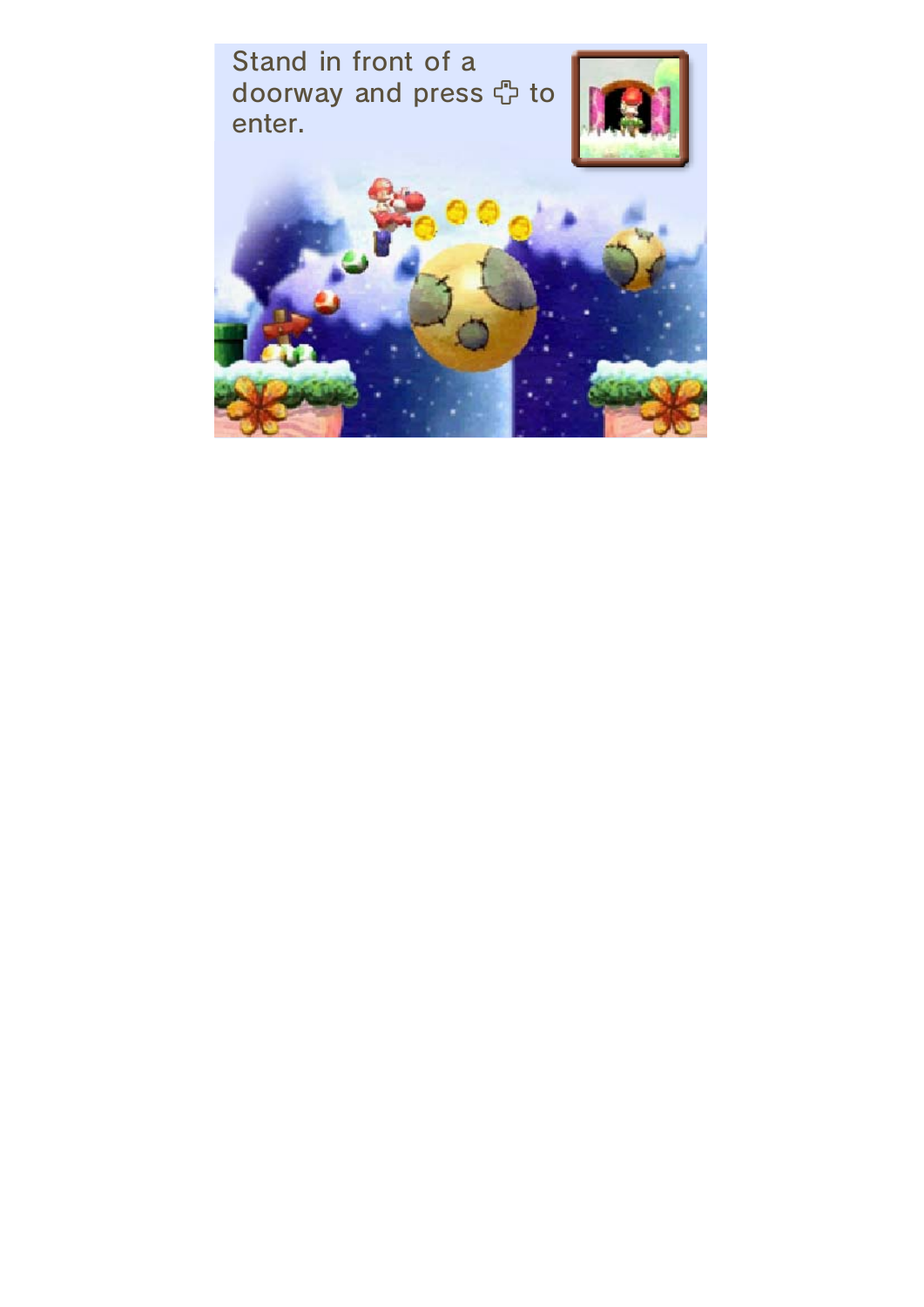## **Egg Controls**



objects. You can switch your egg-toss style between Hasty, Patient or Gyro.



❶ Press and hold  $\circledR$  /  $\mathbb R$  to display the aiming cursor  $(\mathsf{X})$ .



**@ X** will move up and down. Line it up with your target, then let go of the button to toss an egg.

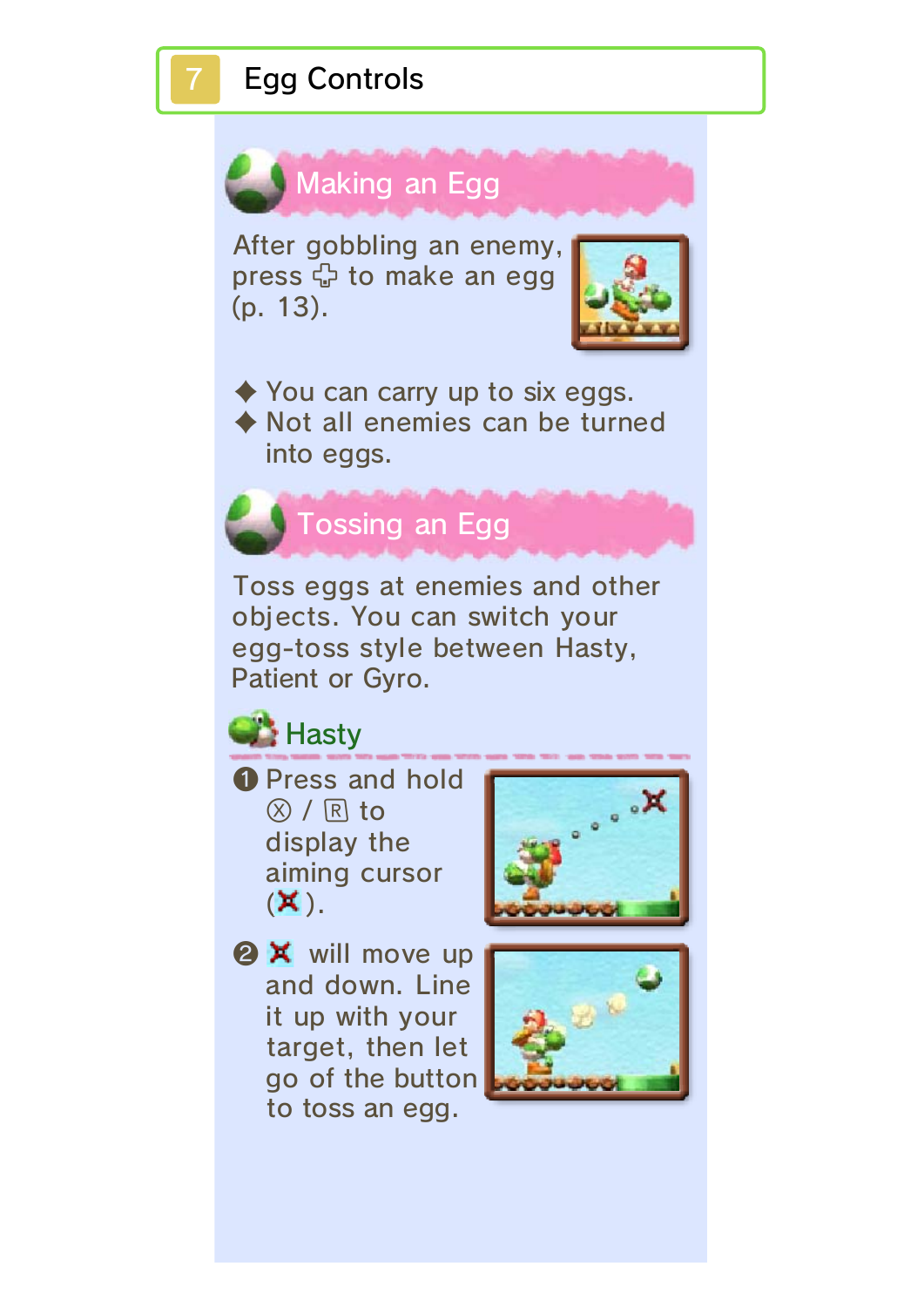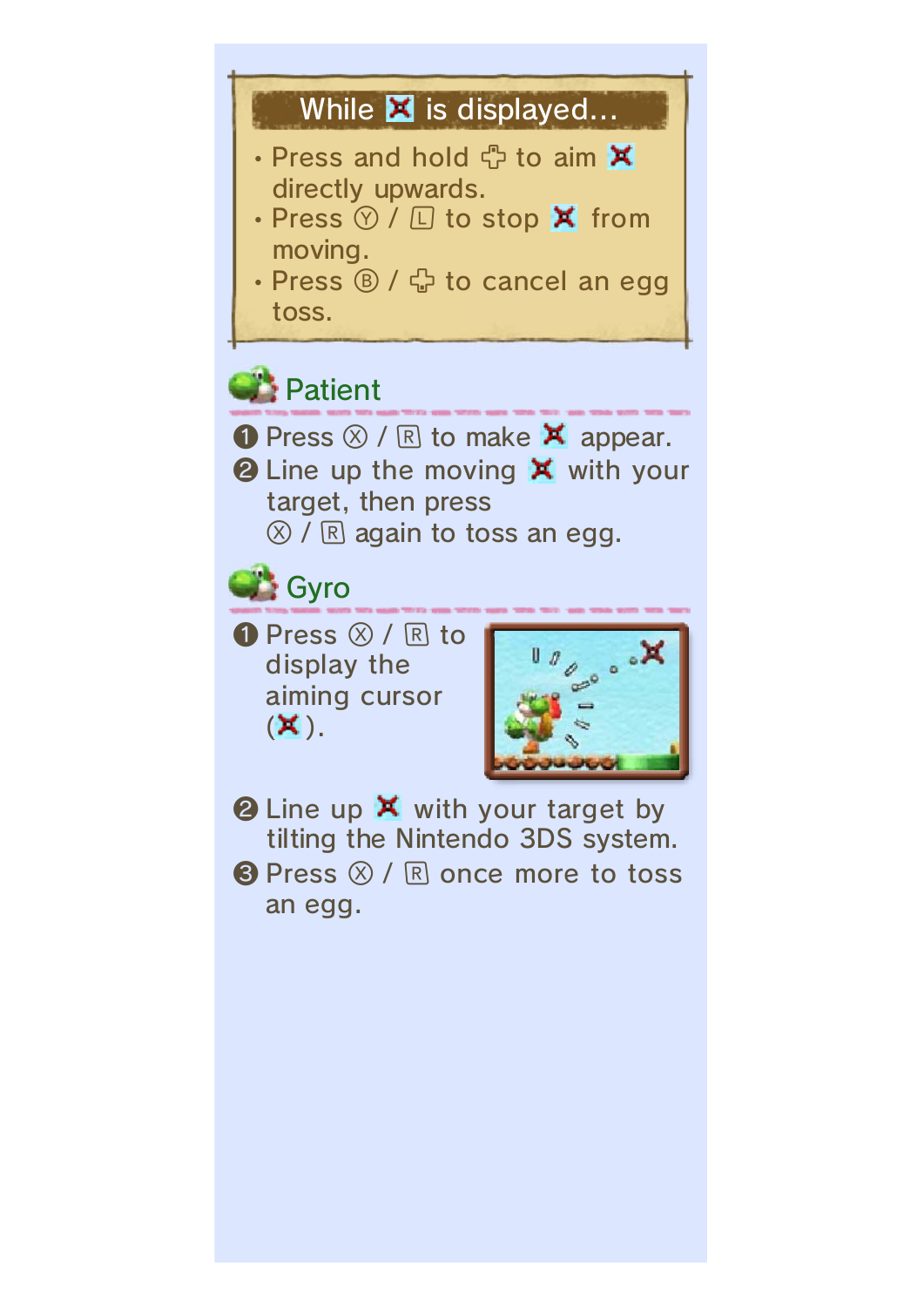When using this software, you may have to move the Nintendo 3DS system around. Make sure you have enough room before playing, and hold the system firmly with both hands. Do not move the system with excessive force, as this could lead to injuries, damage to the product or damage to nearby objects.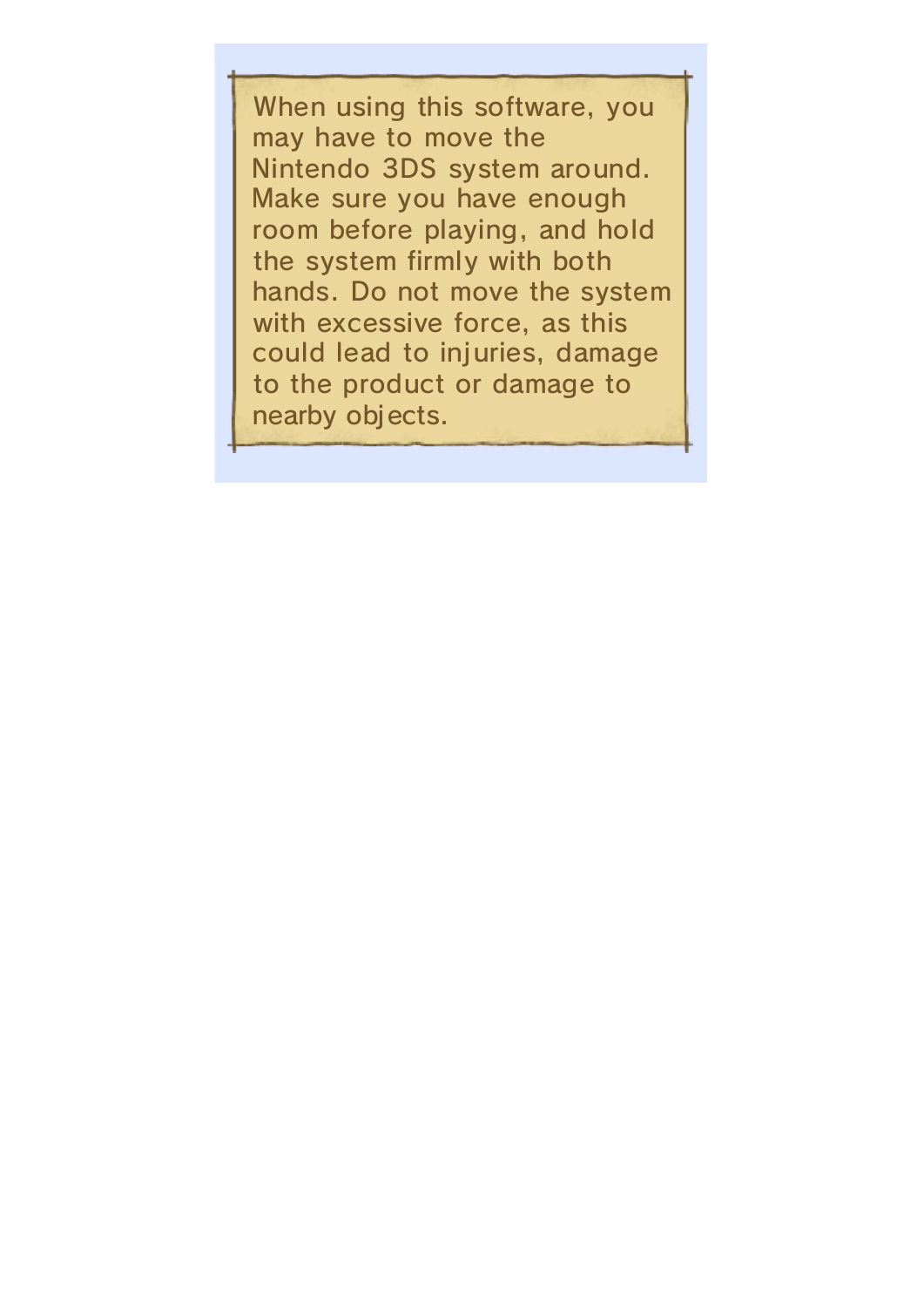Here you select which world and course you want to play. Selecting a course will bring you to the course screen (p. 9-10).



**D** Current world and course name

2 Remaining lives

**3 Collected coins (p. 11)** 

4 World

Touch these icons to change worlds.

#### **6** Courses

You will encounter bosses in courses four and eight of each world. Beat the boss in course eight to progress to the next world.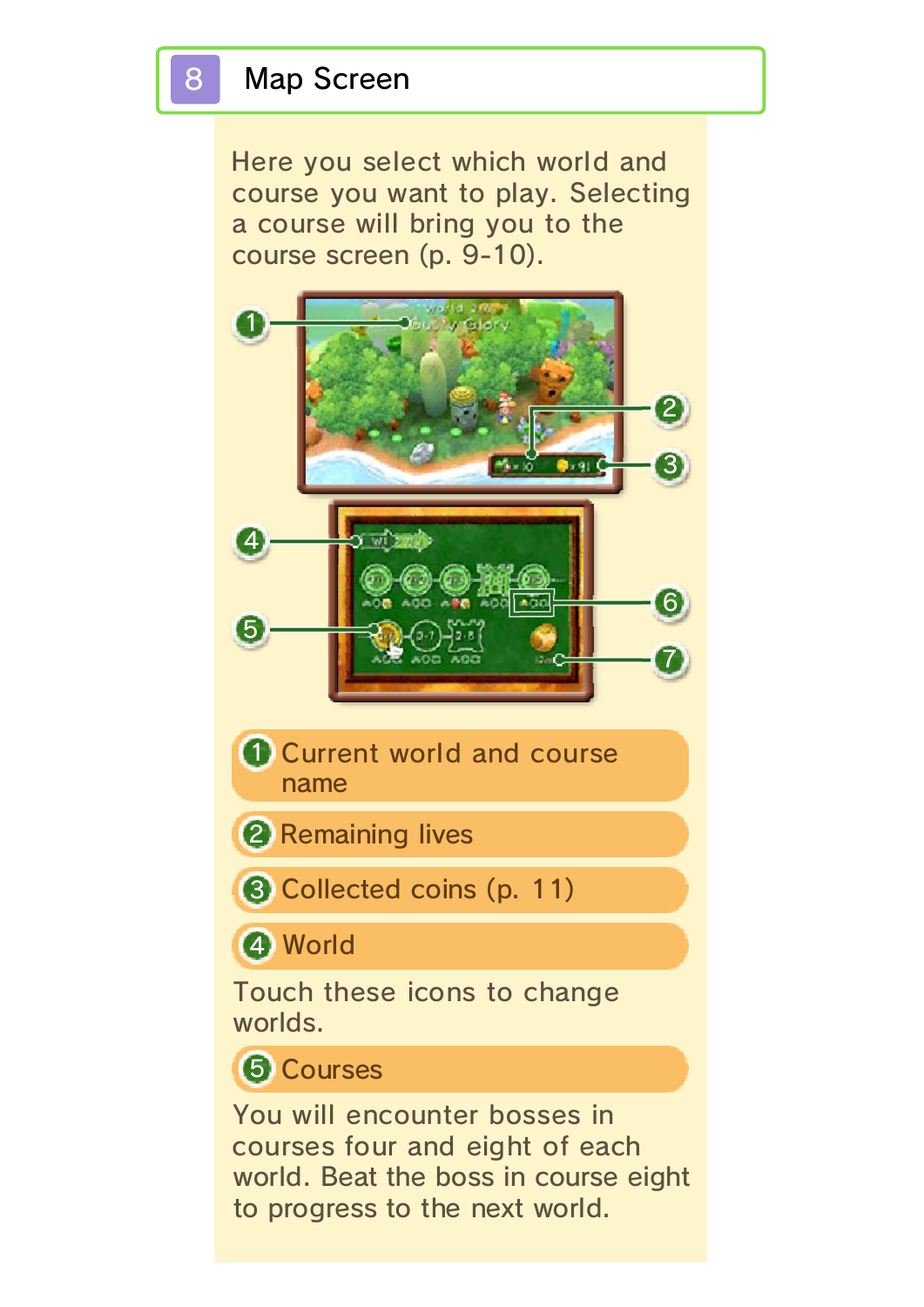## **6 Course progress**

These icons display when you have cleared a course and met any of the following conditions:

- **\*** : Finished the course with a star power of 30 (p. 9)
- **3** : Collected 20 red coins (p. 11)
- **C:** : Collected five smiley flowers (p. 11)

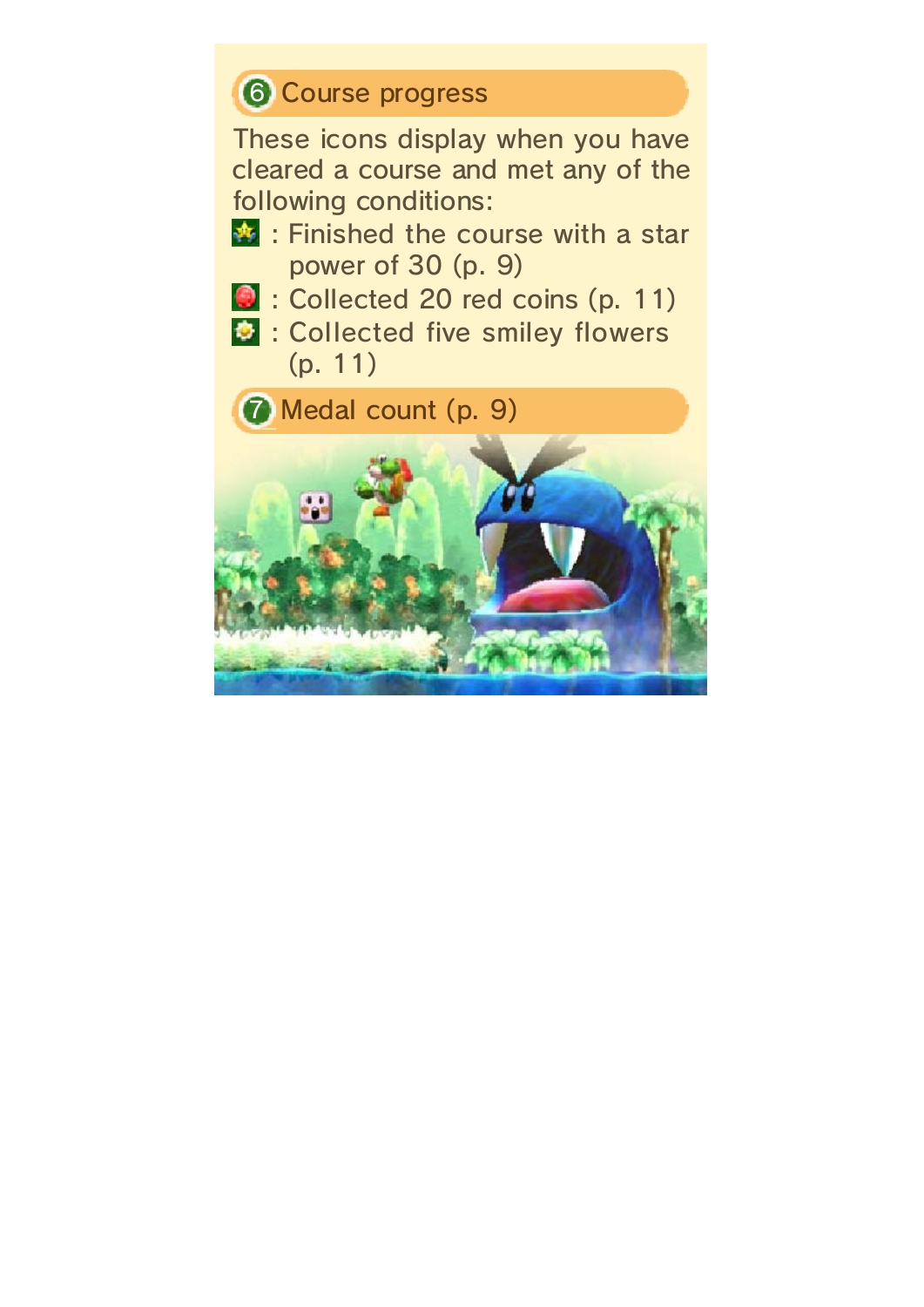The objective is to head through each course, defeating enemies and



dodging traps as you go. Once you've cleared a course, you'll then be able to proceed to the next one.

## Star Power

When you get hit by an enemy, Baby Mario will fall off Yoshi's back and your



star power (O) will start decreasing. Hurry and grab Baby Mario before the counter reaches zero!

Once Baby Mario is on Yoshi's back again, your star power will slowly recover up to ten.



Baby Mario will get swept away by Kamek's goons, and you'll lose a life.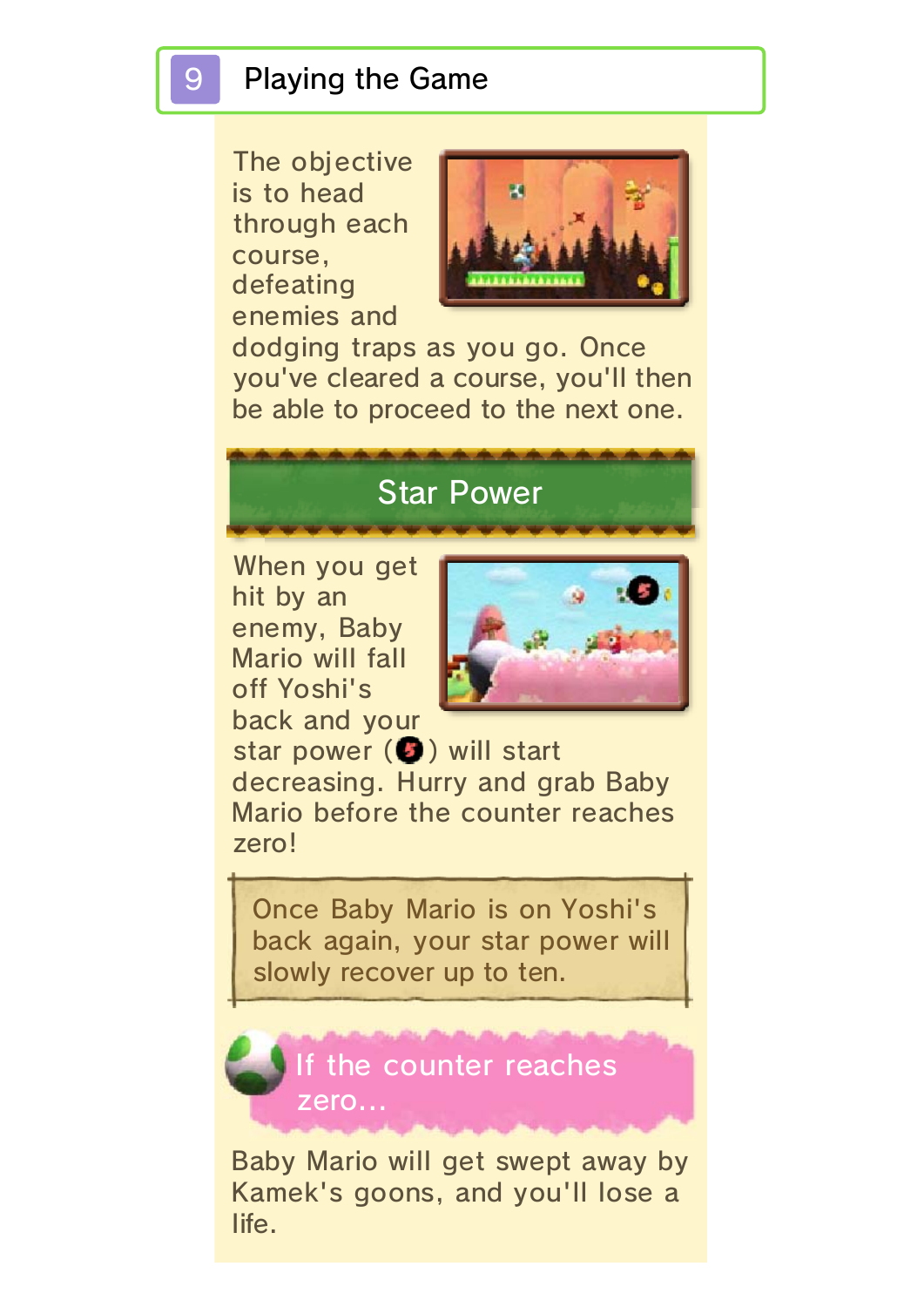# Checkpoint Ring

Once you pass through this ring, you'll be able to restart the course from here if you lose a life.



Your star power will also increase by ten.

♦ Your progress will be lost if you leave to play another course, or if you get a Game Over.

## Clearing Courses

Jump through the Goal Ring to finish a course. You will earn medals if the roulette stops on a smiley flower ( ).



- $\blacklozenge$  There is one  $\blacktriangleright$  on the Goal Ring for every smiley flower you found in that course.
- ◆ You will get a medal for every smiley flower you found.



Collect 30 of these egg-shaped medals in each world and who knows what will happen...

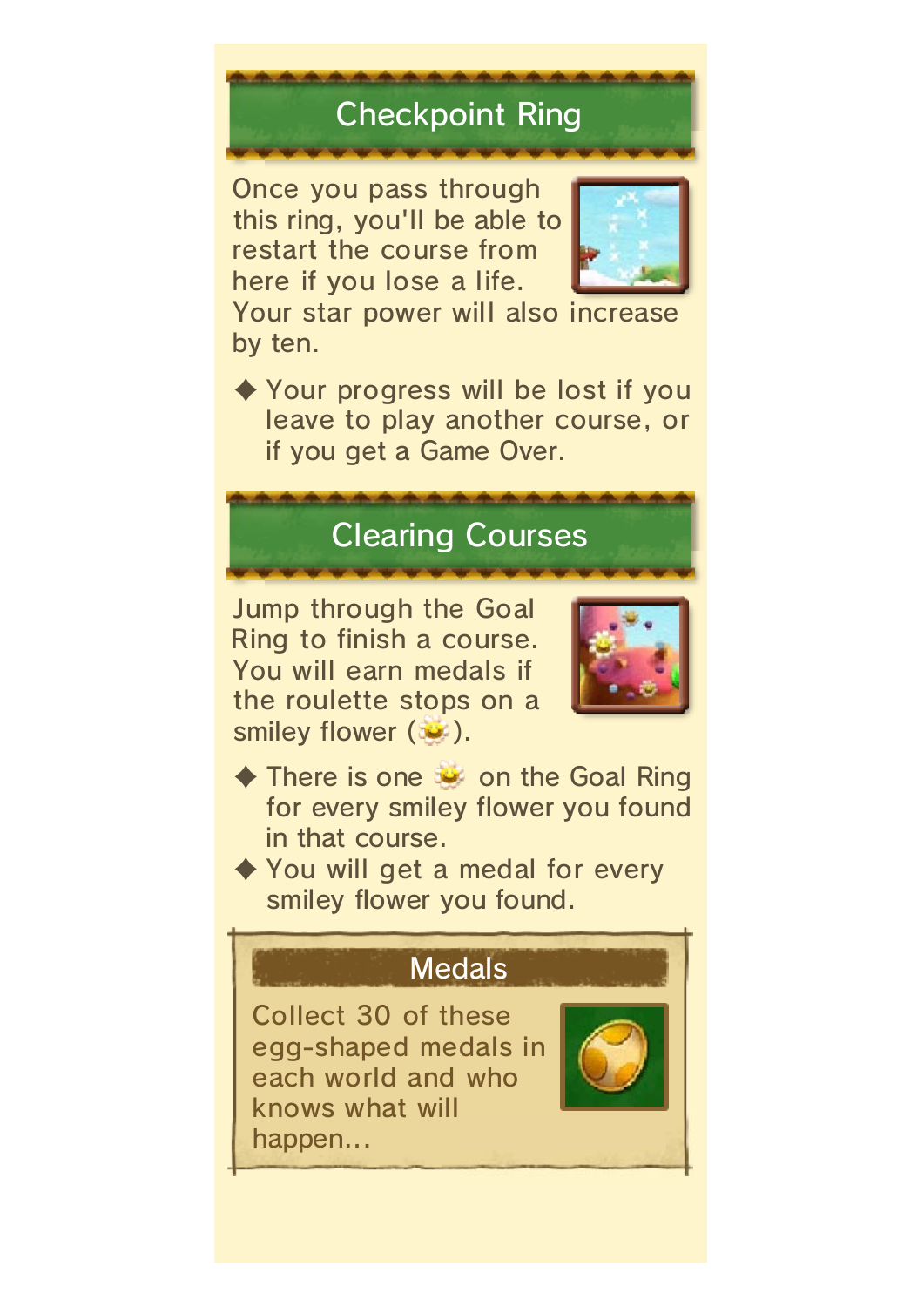

The following will make Yoshi lose a life:

- Your star power count reaches zero and Baby Mario is swept away
- You fall into a hole or lava
- You touch spikes or other traps



When you lose all your lives, it's Game Over! If that happens, you'll start from the beginning of the course with five lives.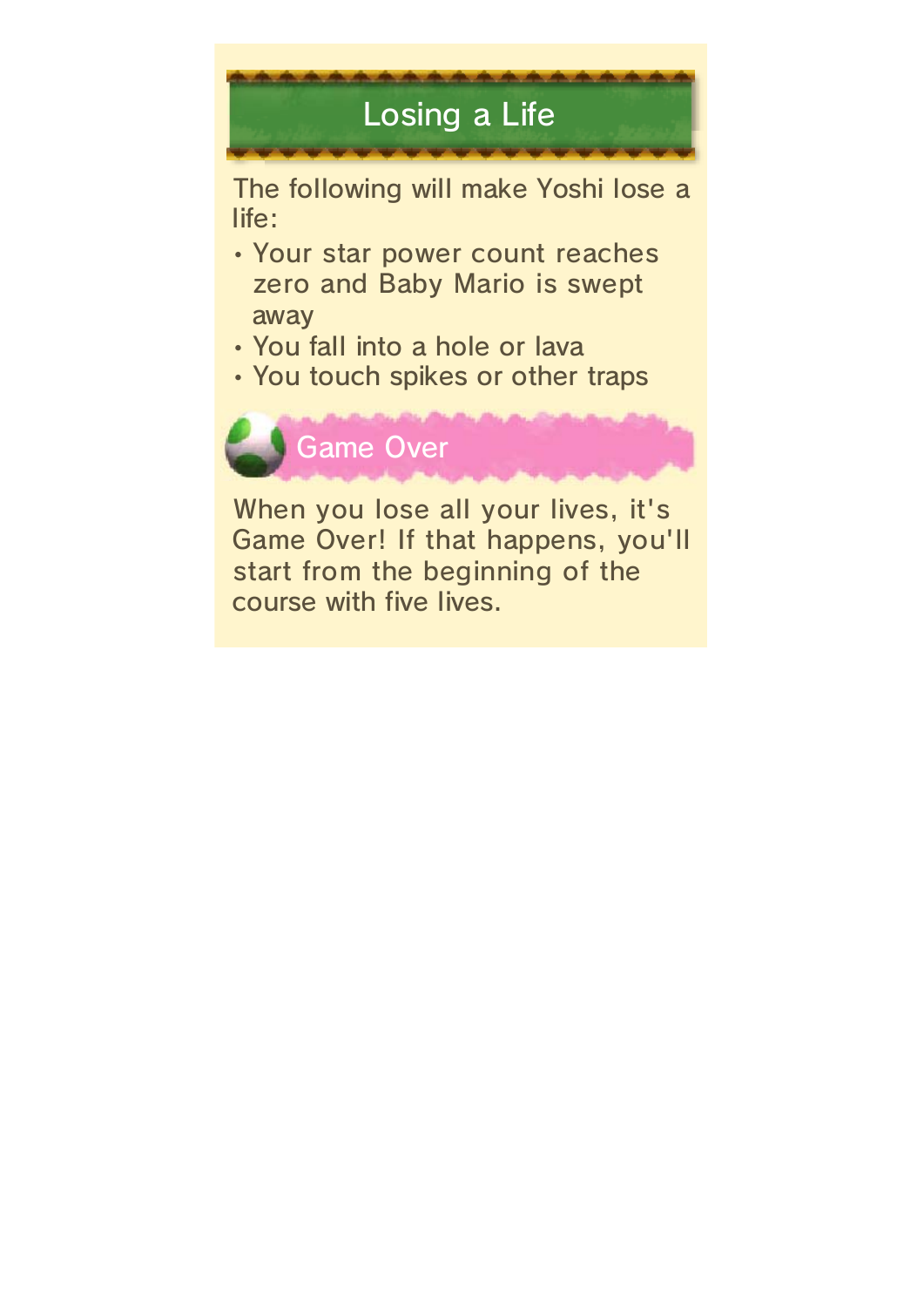

#### **1** Message Block

Hit these from below to get helpful hints and tips.

#### 2 Collected items

Shows how many items you've collected and how many of those items you need to collect.

- **External Stars**
- **B**: Red coins
- $\bullet$  : Smiley flowers

**3** Remaining lives

4 Collected coins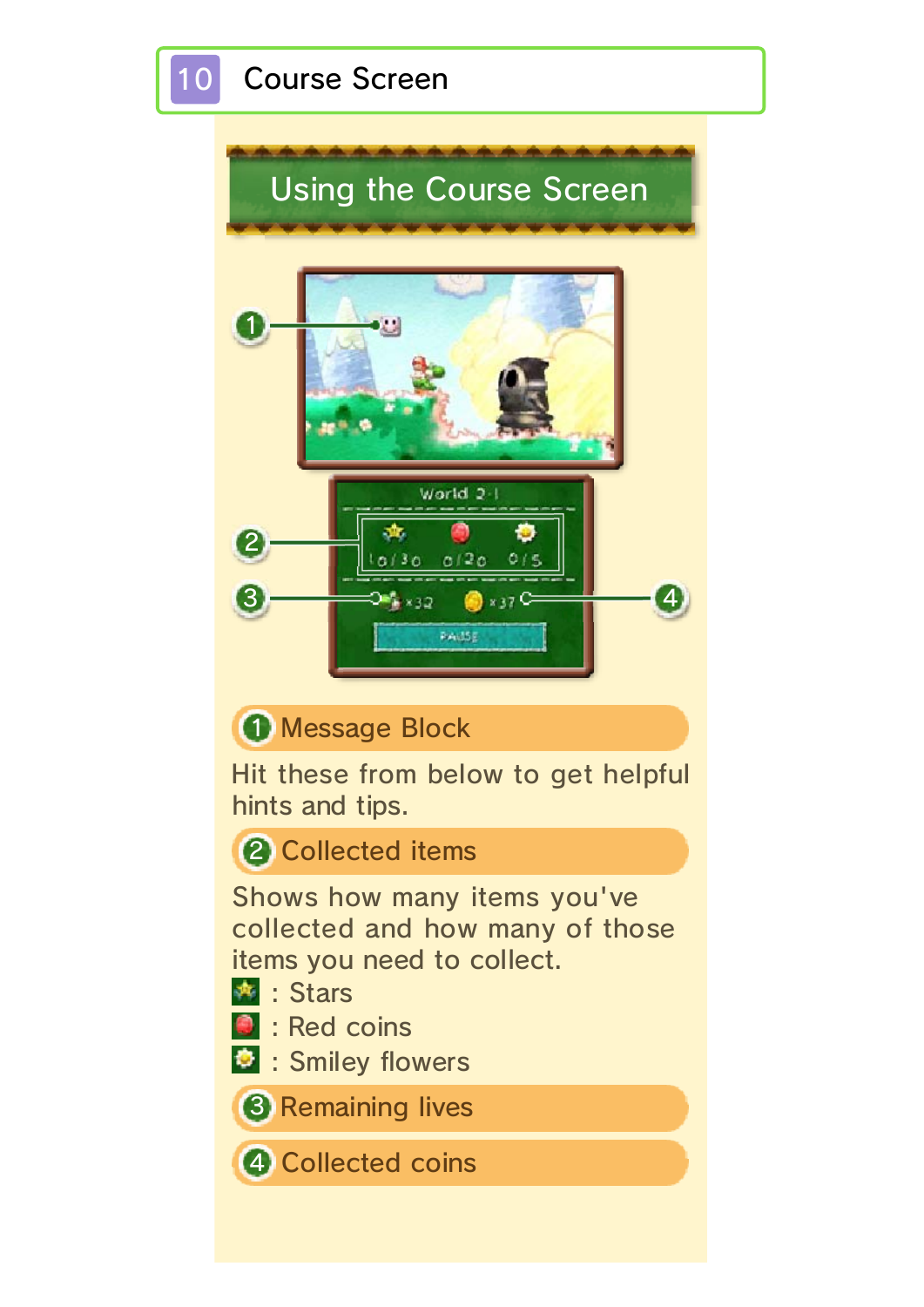## Looking Up or Down

In certain areas, you can move the view up with <del>中 / ◎4</del> or down with <del>①</del> / ◎ + and see places you couldn't see before.

# Pause Menu

Touch PAUSE while on the course screen to display the pause menu. Here you can return to the



map screen, or configure settings in the options menu.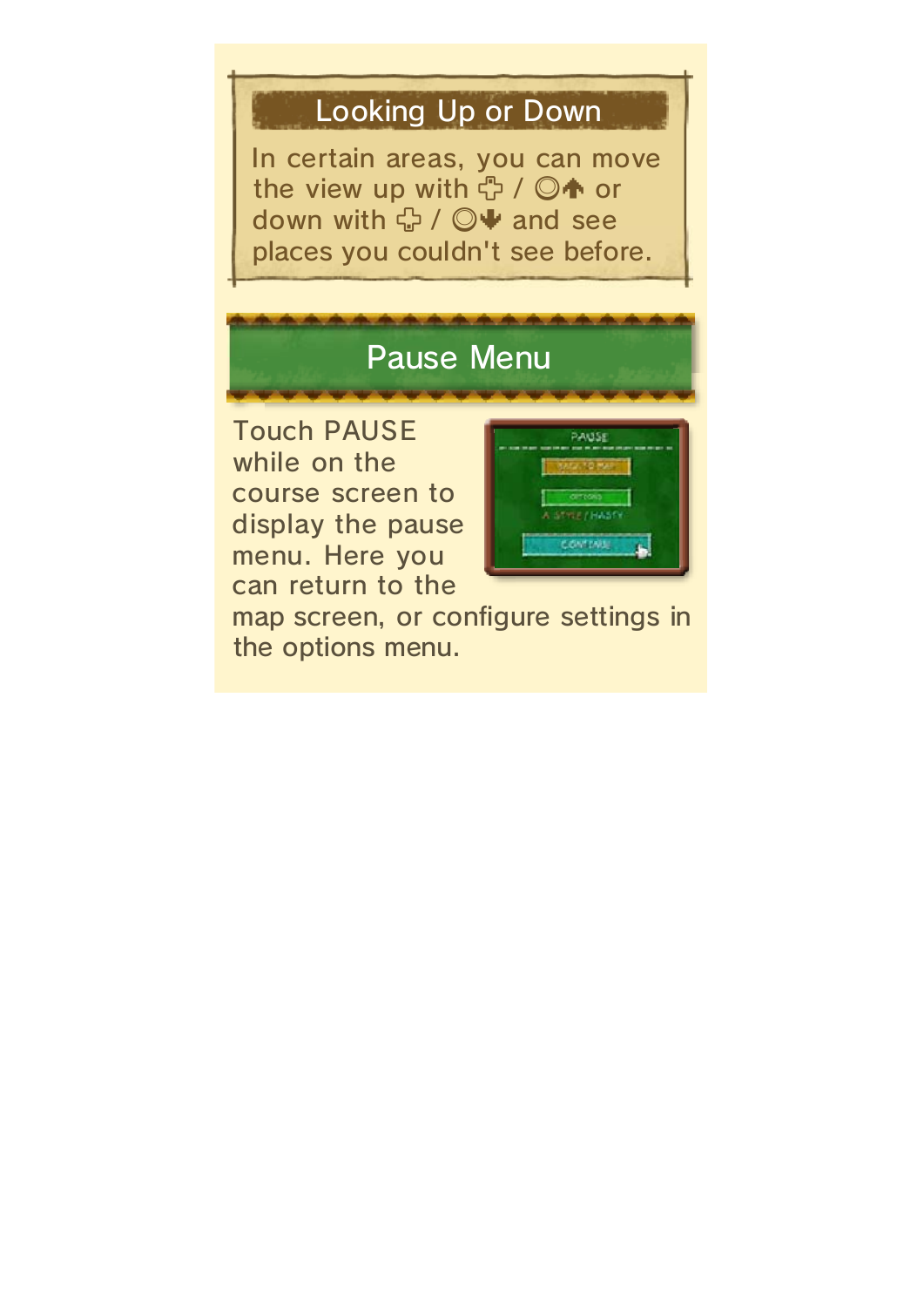11 Items





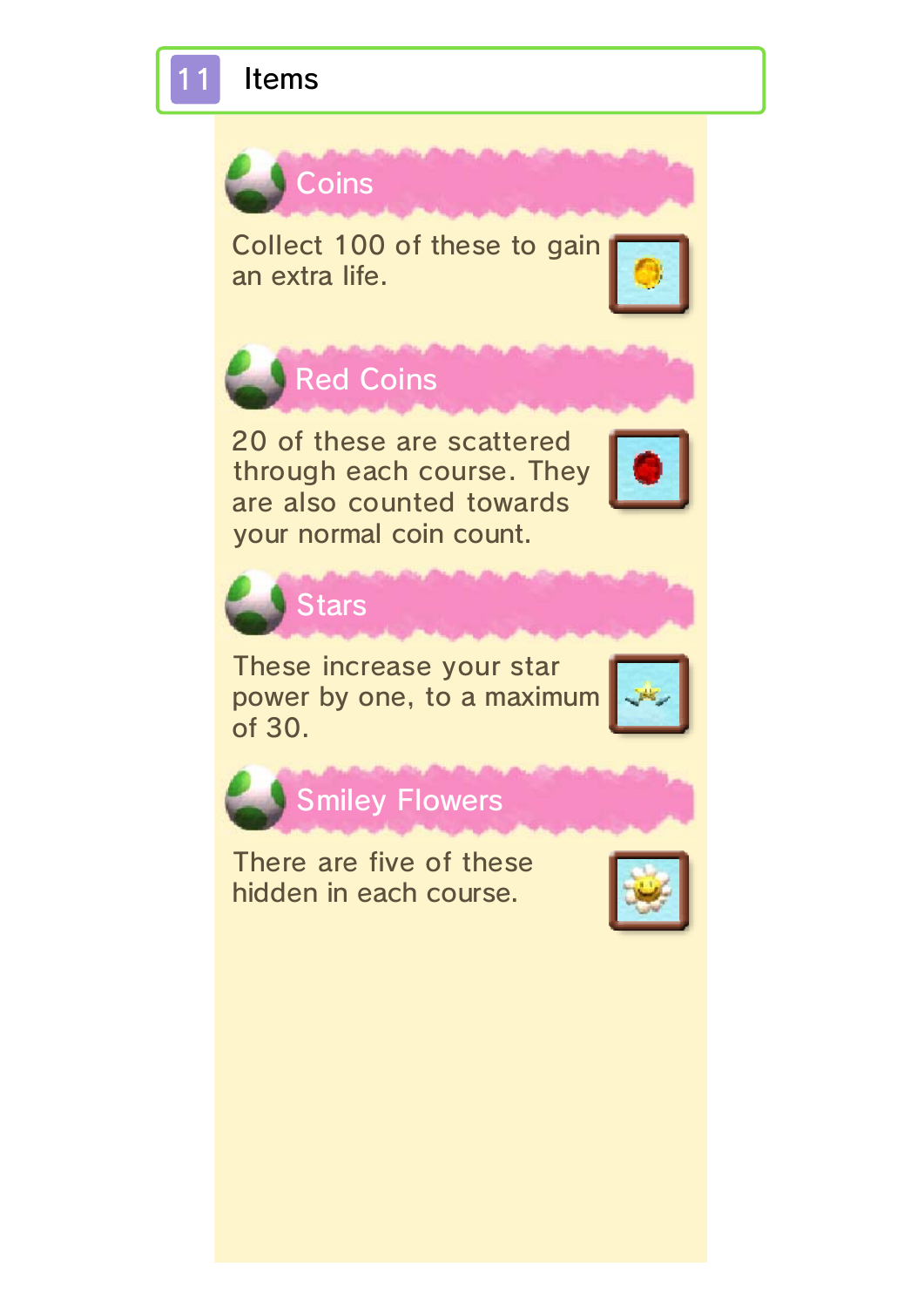

Eat one of these and press  $\circledR$  to spit the seeds out as an attack. You can also find



special kinds of watermelon - fire watermelons that let Yoshi breathe fire, and ice watermelons that let Yoshi breathe ice!



Grab one of these to transform into the invincible Super Yoshi! Hold down



to dash and make Super Yoshi run up walls and across ceilings!

## Red Yoshi Stars

Pick up one of these to make you zoom along like a comet! Use ☆ to adjust your position.



# Flutter Wings

If you lose a life several times in the same course, Mr. Pipe will lend you these



special wings. Hold down  $\circledA$  to continuously flutter-jump!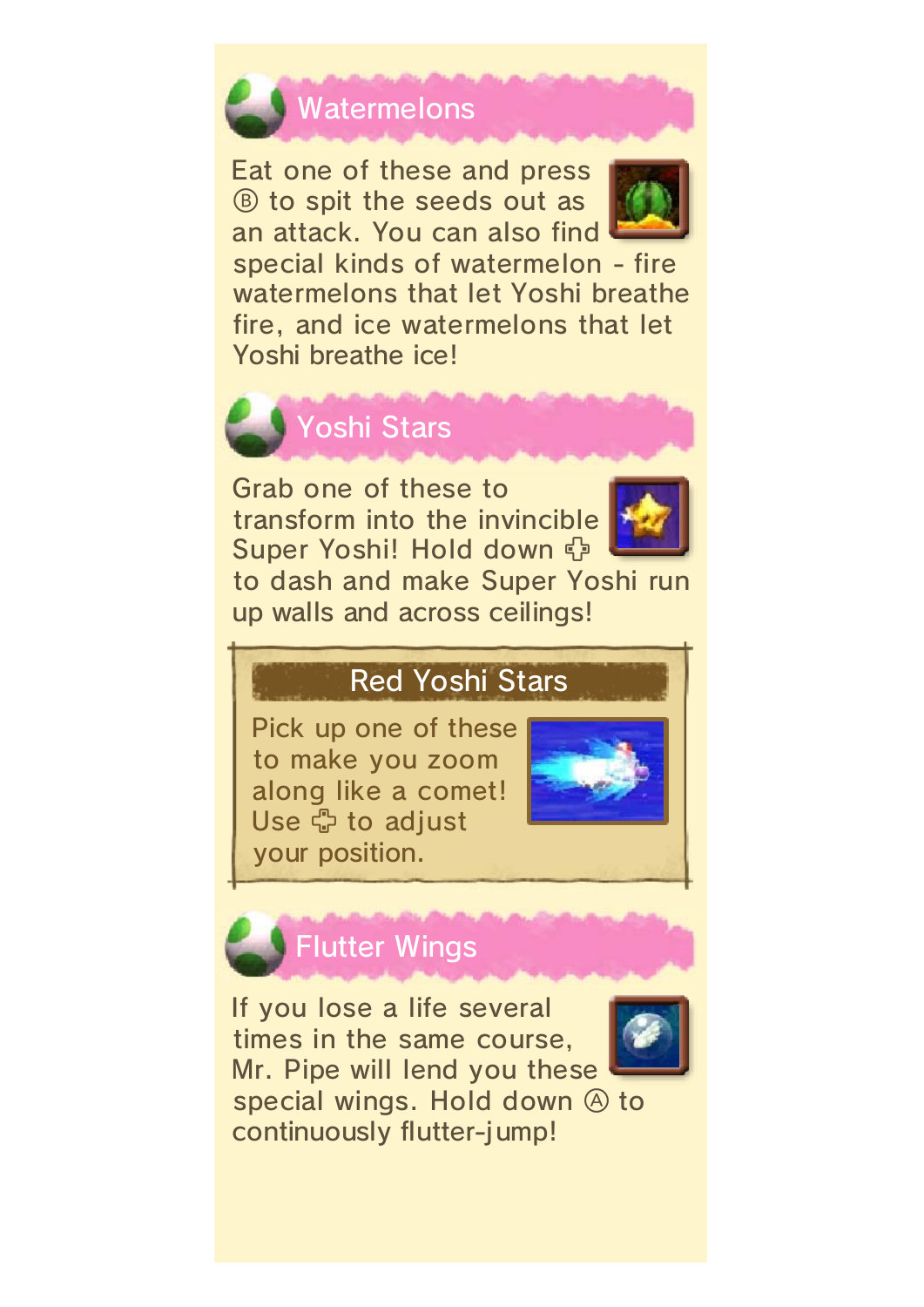# Mr. Pipe

This mysterious character will appear at certain times in the game to help you out with an item or two.

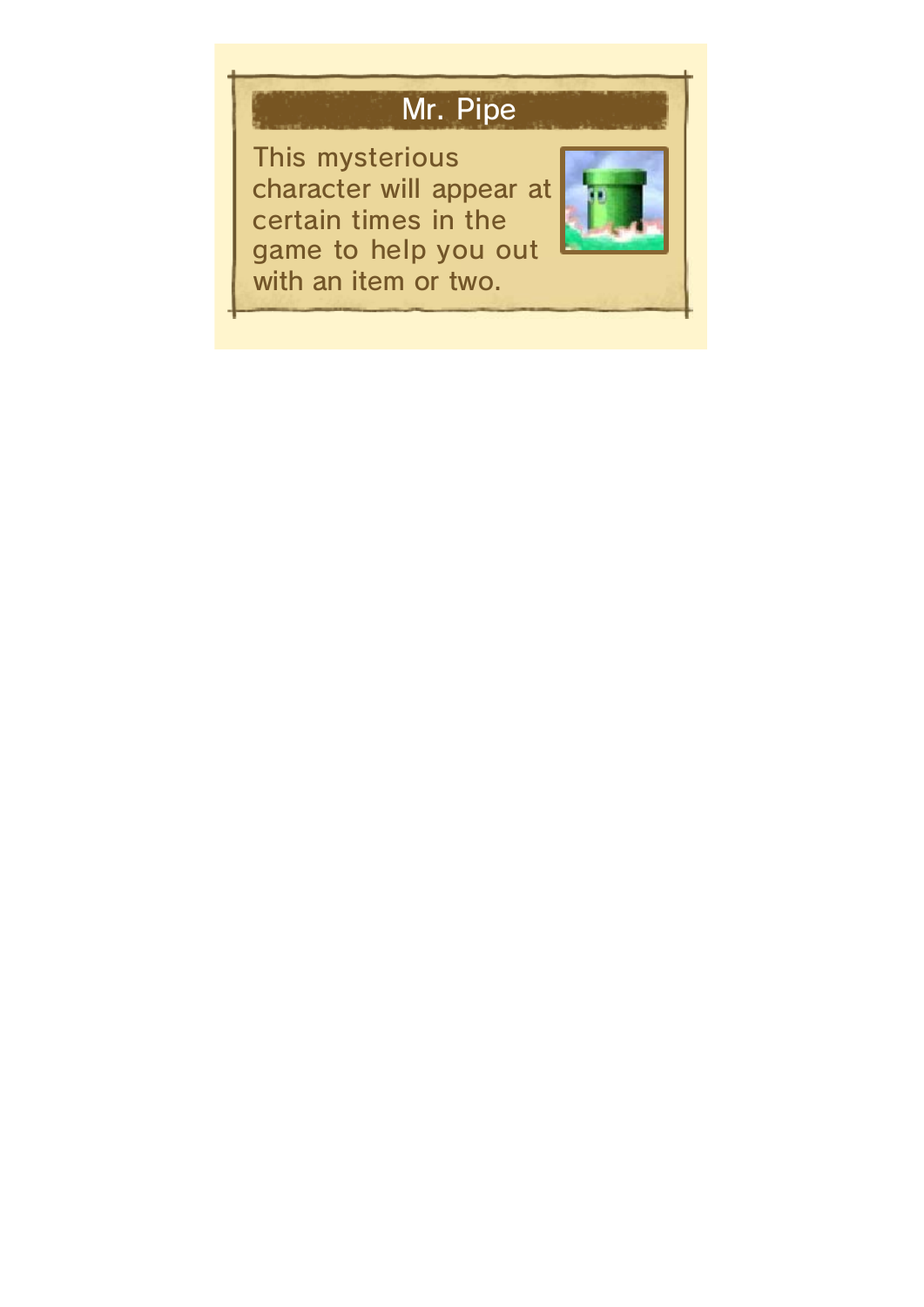

## 12 Switches and Things

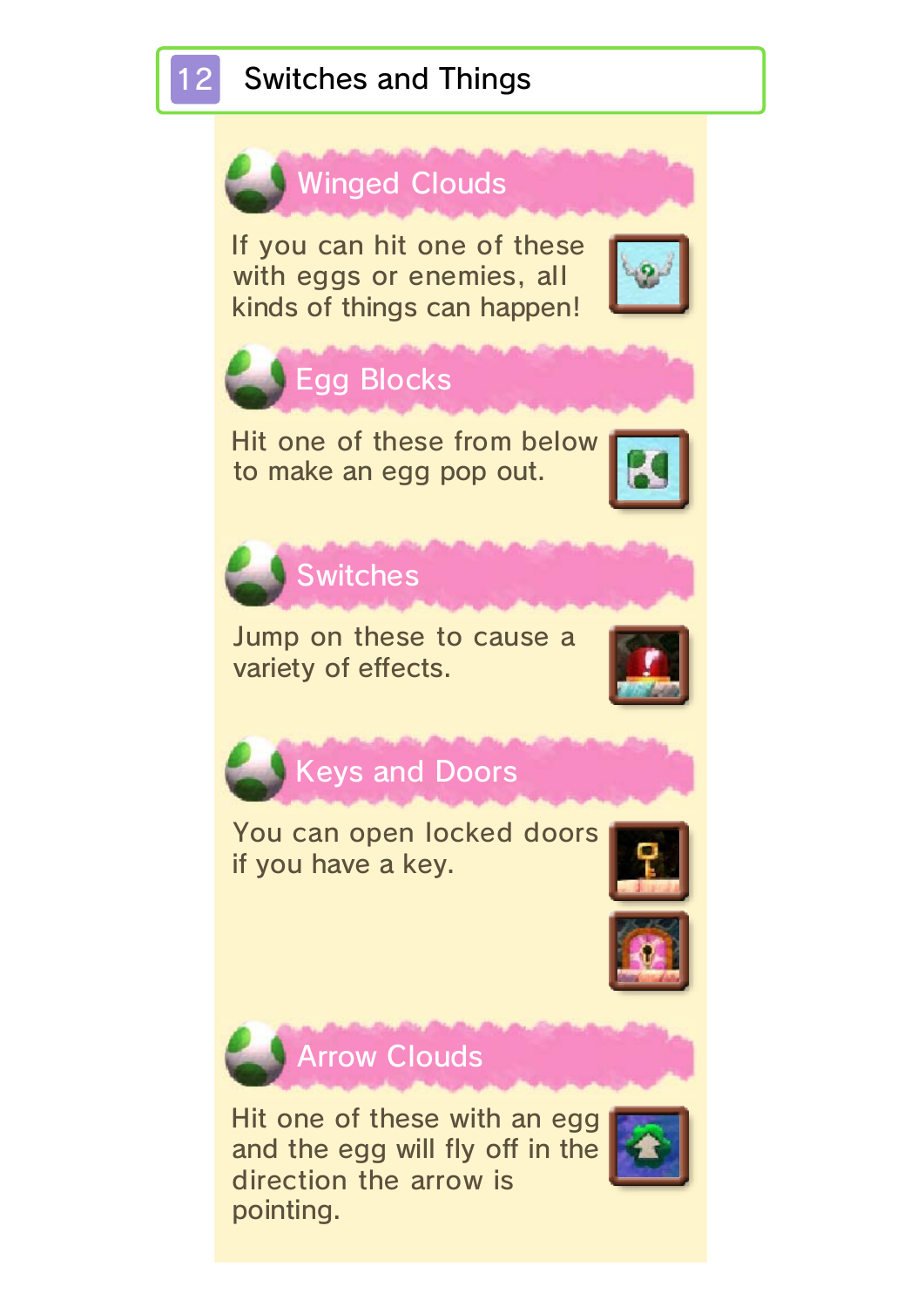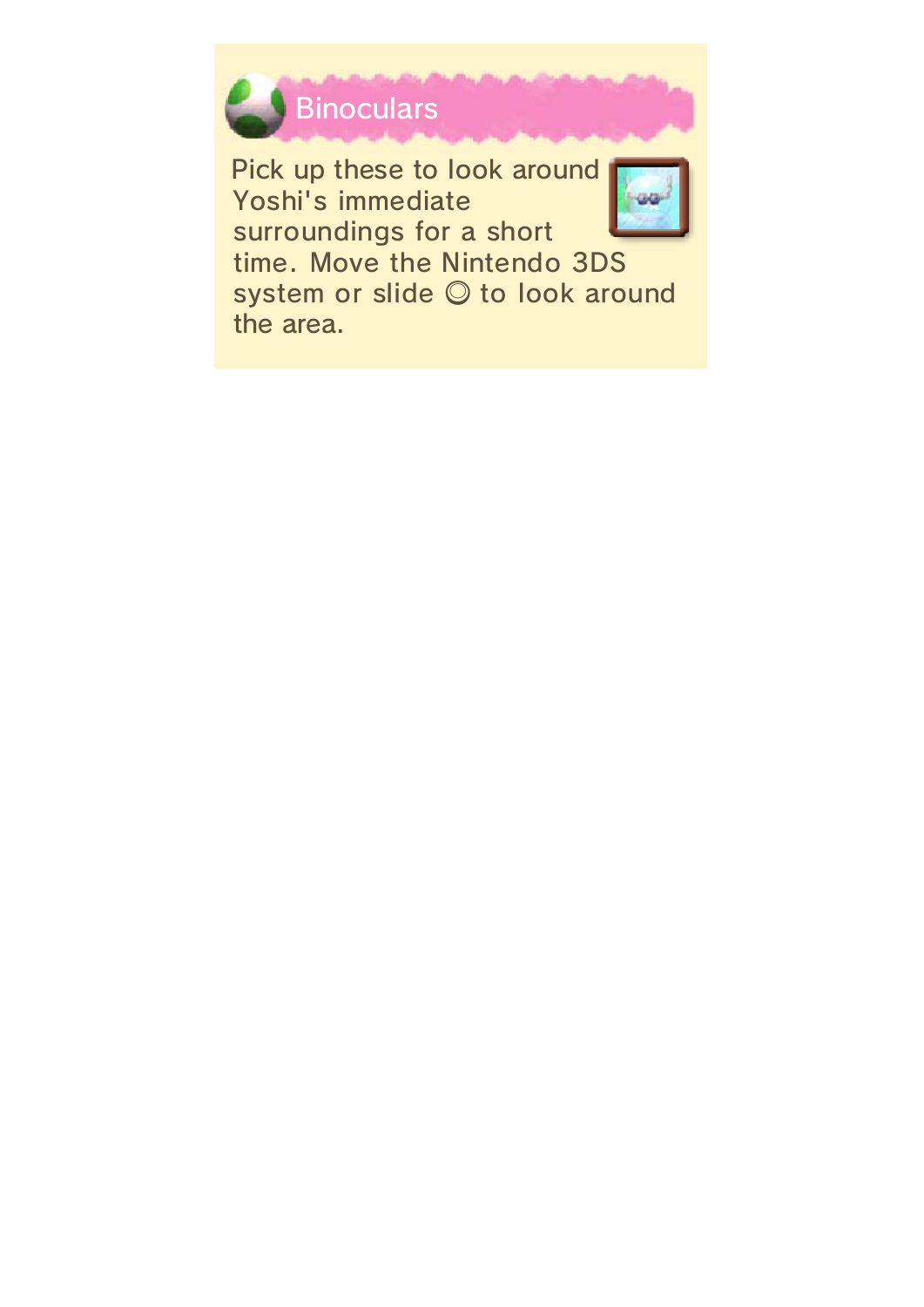## **Eggs**

Tossing eggs around can be useful for defeating enemies and affecting objects in the world. There are even two special types of egg: Mega Eggdozers and Metal Eggdozers.

## Normal Eggs

As an egg bounces off walls, pipes or other obstacles, it will turn from green to yellow and then to red.



◆ Red eggs don't bounce. If one hits a wall, pipe or other obstacle, it will be lost.

## Eggs and Items

You can get items by hitting enemies with eggs - different coloured eggs produce different items.

- Produces a coin.
	- Produces three coins.
		- Produces two stars.
- ۵ Produces a red coin.
	- ♦ These only appear in certain courses.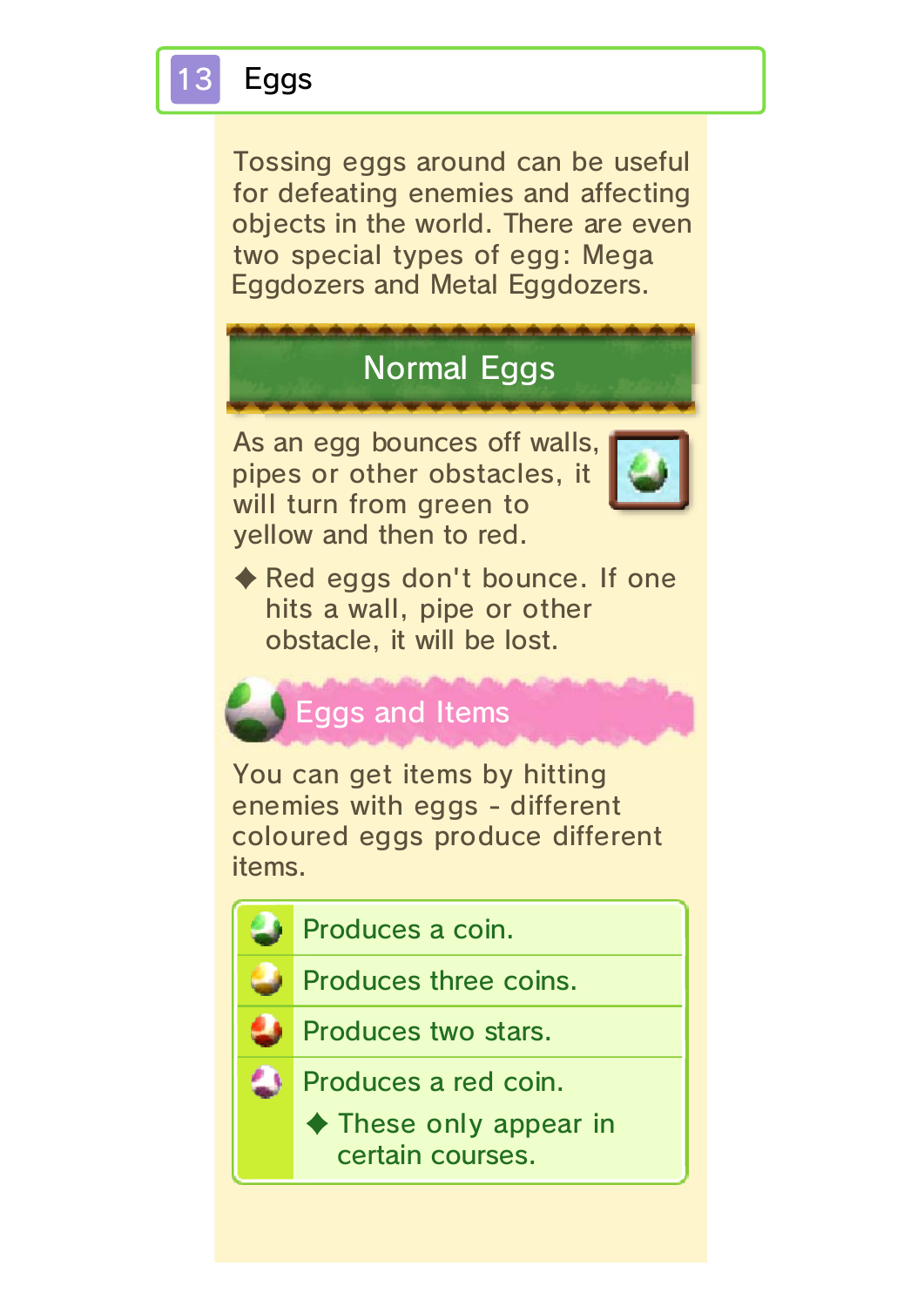# Mega Eggdozers

One way to get one of these is by gobbling a Mega Guy. Toss it to squash enemies, smash pipes and cause chaos!



♦ A Mega Eggdozer will replace all of your normal eggs.

◆ You won't be able to get through narrow areas while you're carrying a Mega Eggdozer.

# Mega Eggdozer Gauge

Fill this gauge by smashing pipes and other scenery and you'll get a 1-Up for each bar filled.



## Metal Eggdozers

There are different ways to get these, one of which is by gobbling a Metal Guy. Toss one and it'll roll along the ground,



smashing rocks, squashing enemies and shaking things up!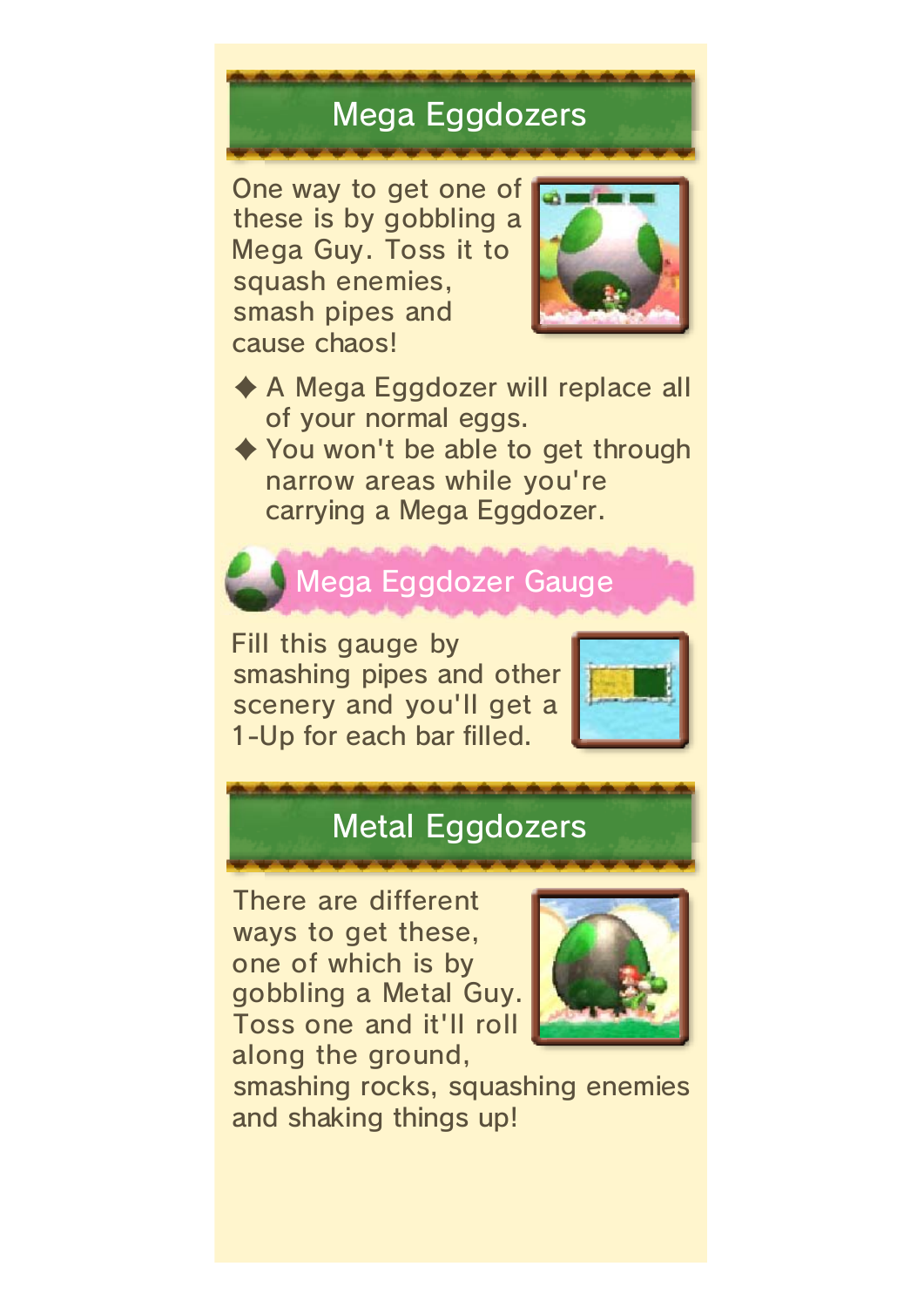## When carrying a Metal Eggdozer...

Metal Eggdozers are heavy and will weigh down your jumps. On the other hand, they will let you walk around while underwater. Tossing the egg will let you float to the surface again.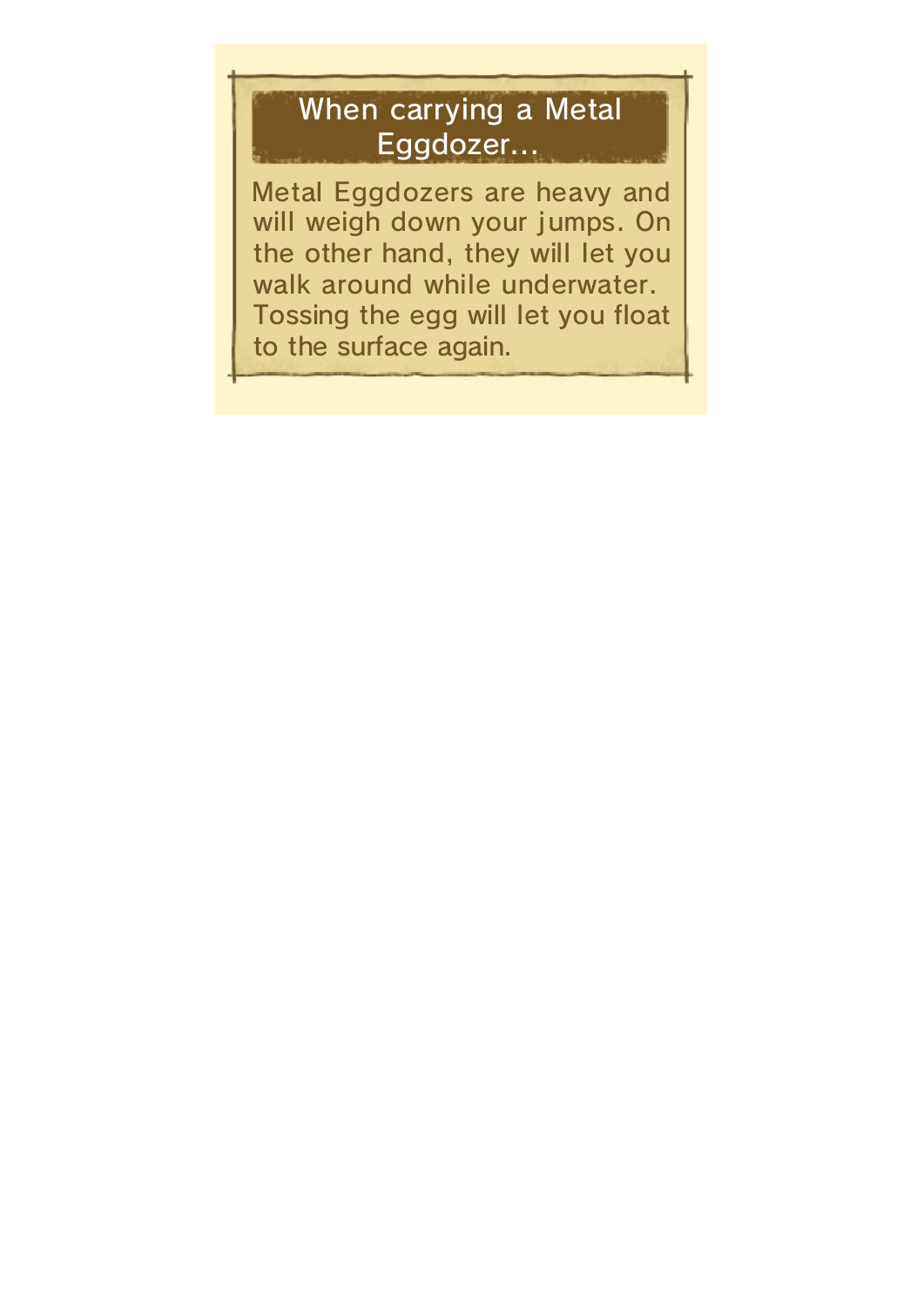#### **Transformations**

Head through a Whirly Gate and Yoshi will undergo a transformation for a short time. Try to get to the exit before the transformation wears off!



- ♦ Control Yoshi while he's transformed by tilting the Nintendo 3DS system.
- ♦ Touch PAUSE to see the controls for the transformation.



**Transformations** 

Here are just a few of Yoshi's transformations...



#### Mine Cart Yoshi

Yoshi rides along as a mine cart. Press any button to jump.

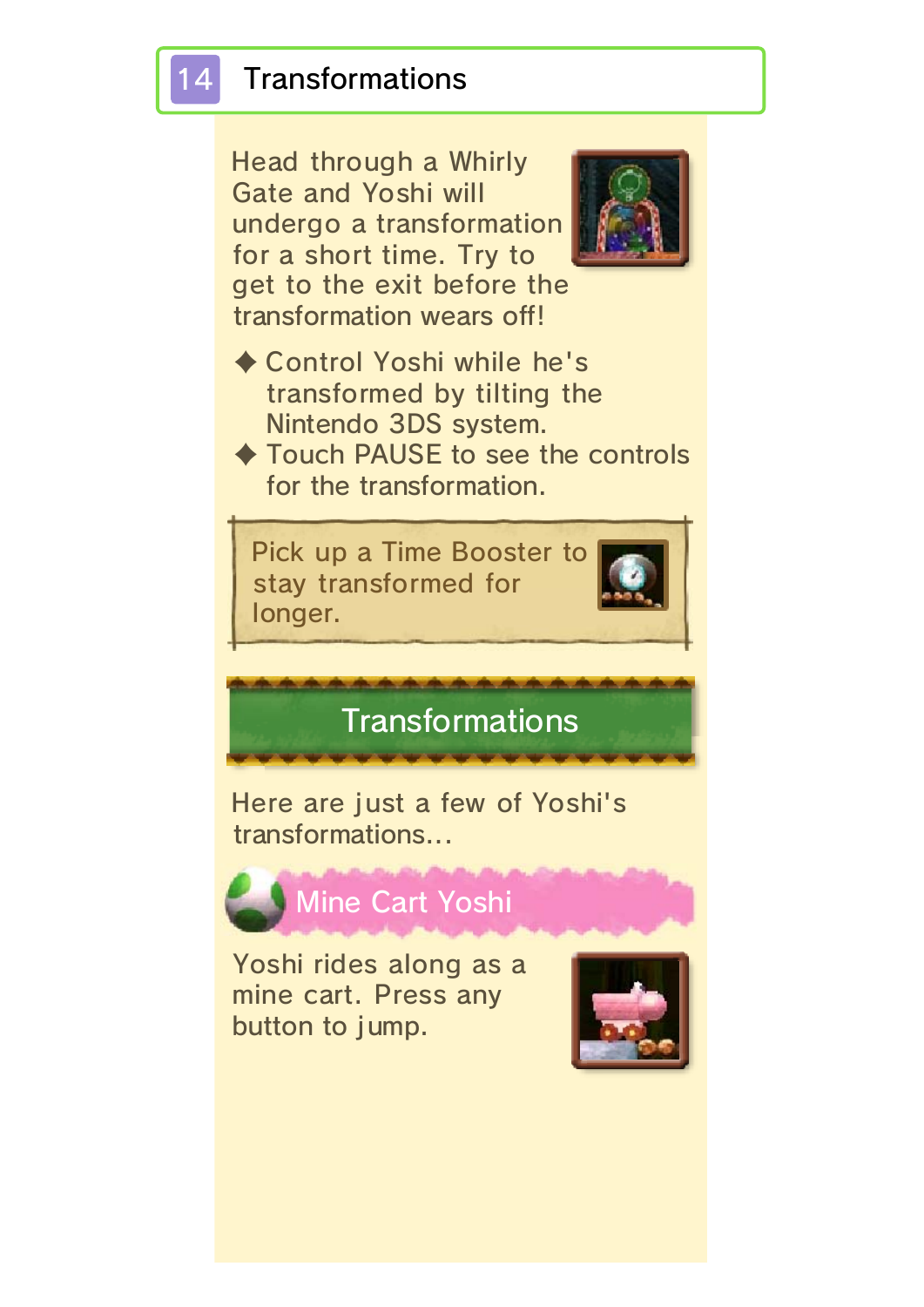

Float higher and higher while dodging obstacles. Press any button to slow down.





Jackhammer Yoshi

Press any button to drill through blocks beneath you.

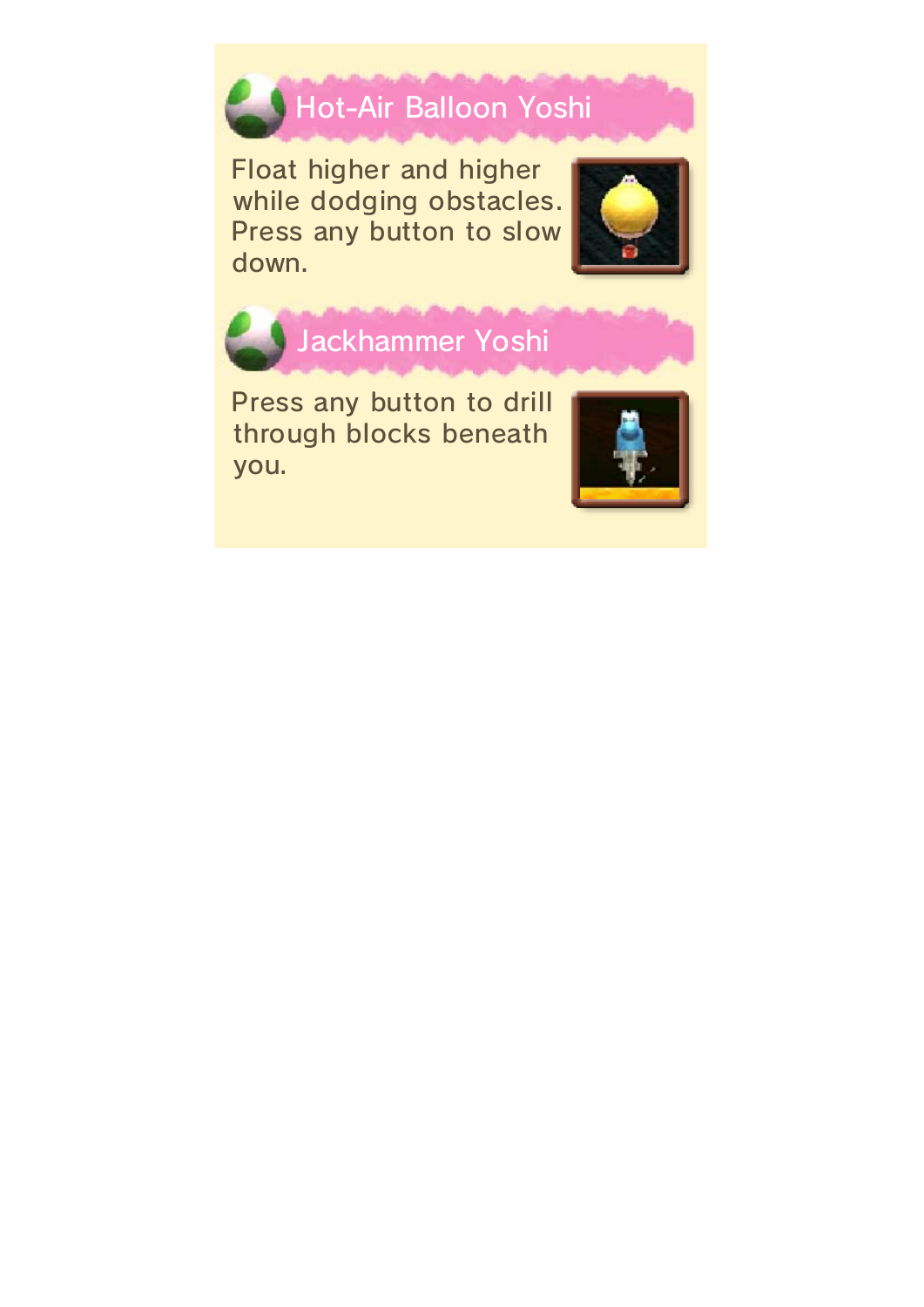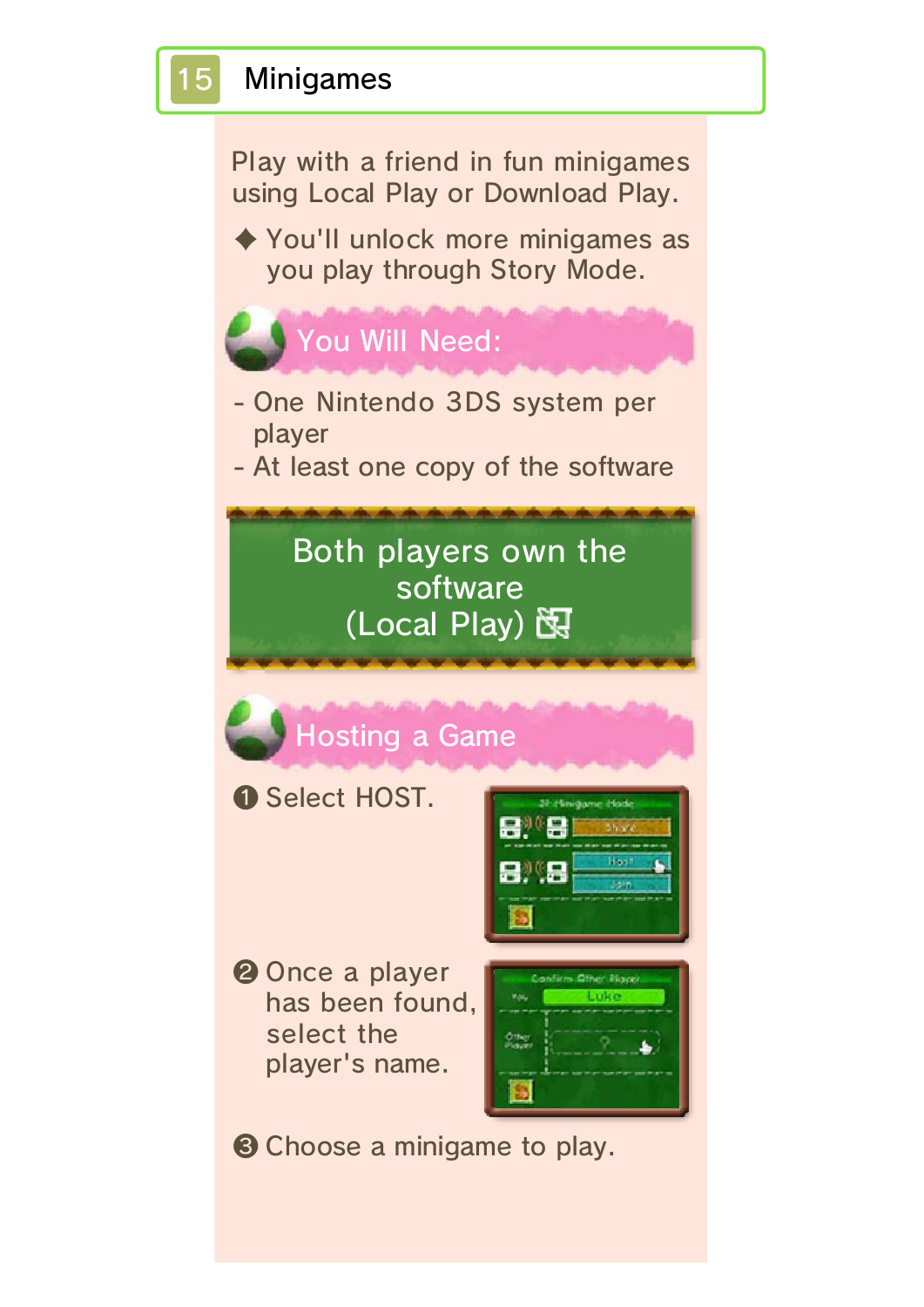

Select JOIN, then select the player's name when it appears.

> One player owns the software (Download Play) ) **是**



The player who owns a copy of the software on their system should select SHARE, then select the other player's name when it appears.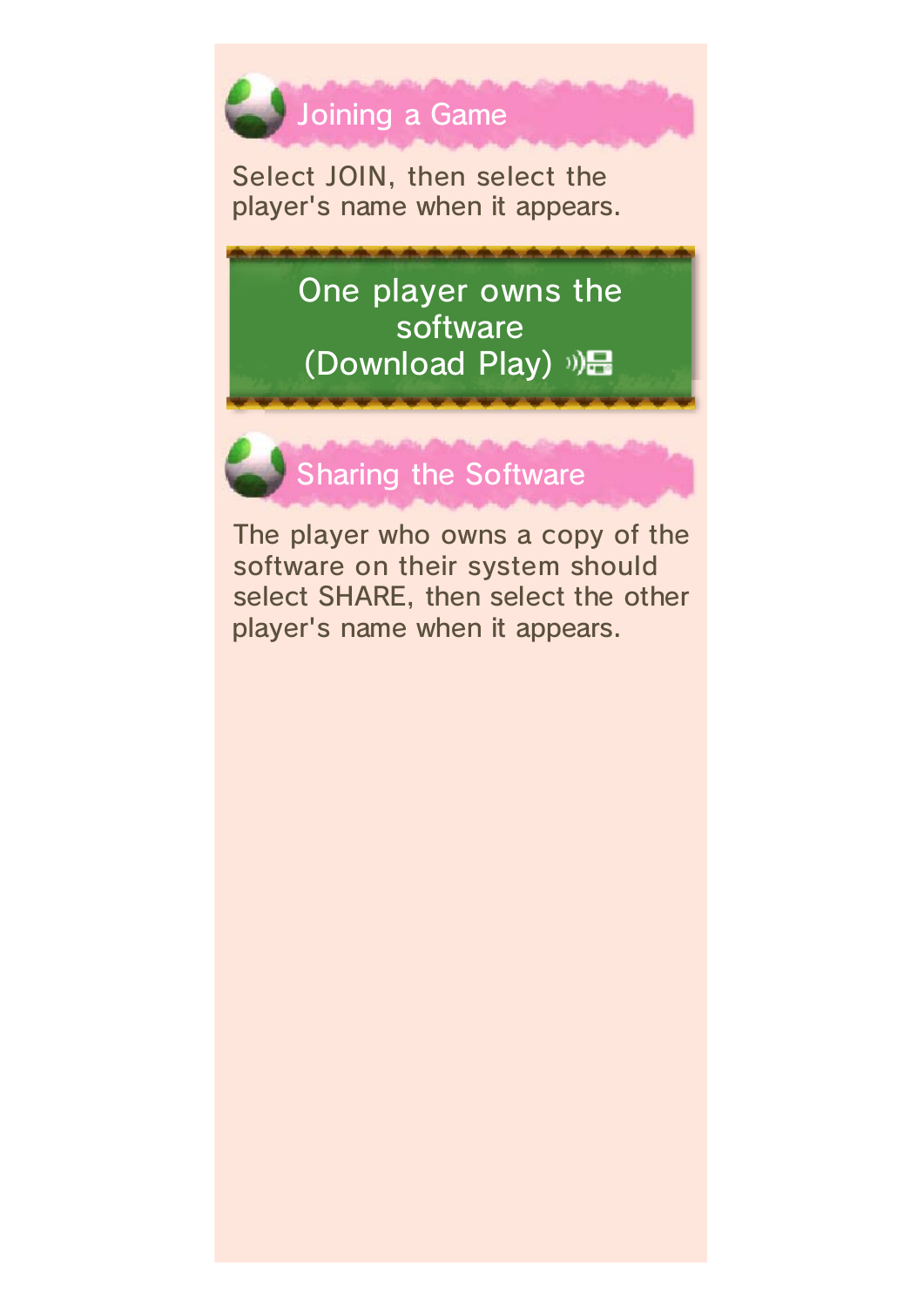

❶ The player without a copy of the software should touch the Download Play



icon on the HOME Menu, then touch OPEN.

- ❷ Touch the Nintendo 3DS logo, then touch YOSHI'S NEW ISLAND, and finally touch OK.
- ♦ You may need to perform a system update. Follow the on-screen instructions to begin the update.

If you receive a message during the system update that the connection was unsuccessful, carry out the system update from the System Settings application.

For further information about system updates, refer to the Operations Manual.

 $\triangle$  Closing the system during Local Play/Download Play, or a system update, will interrupt the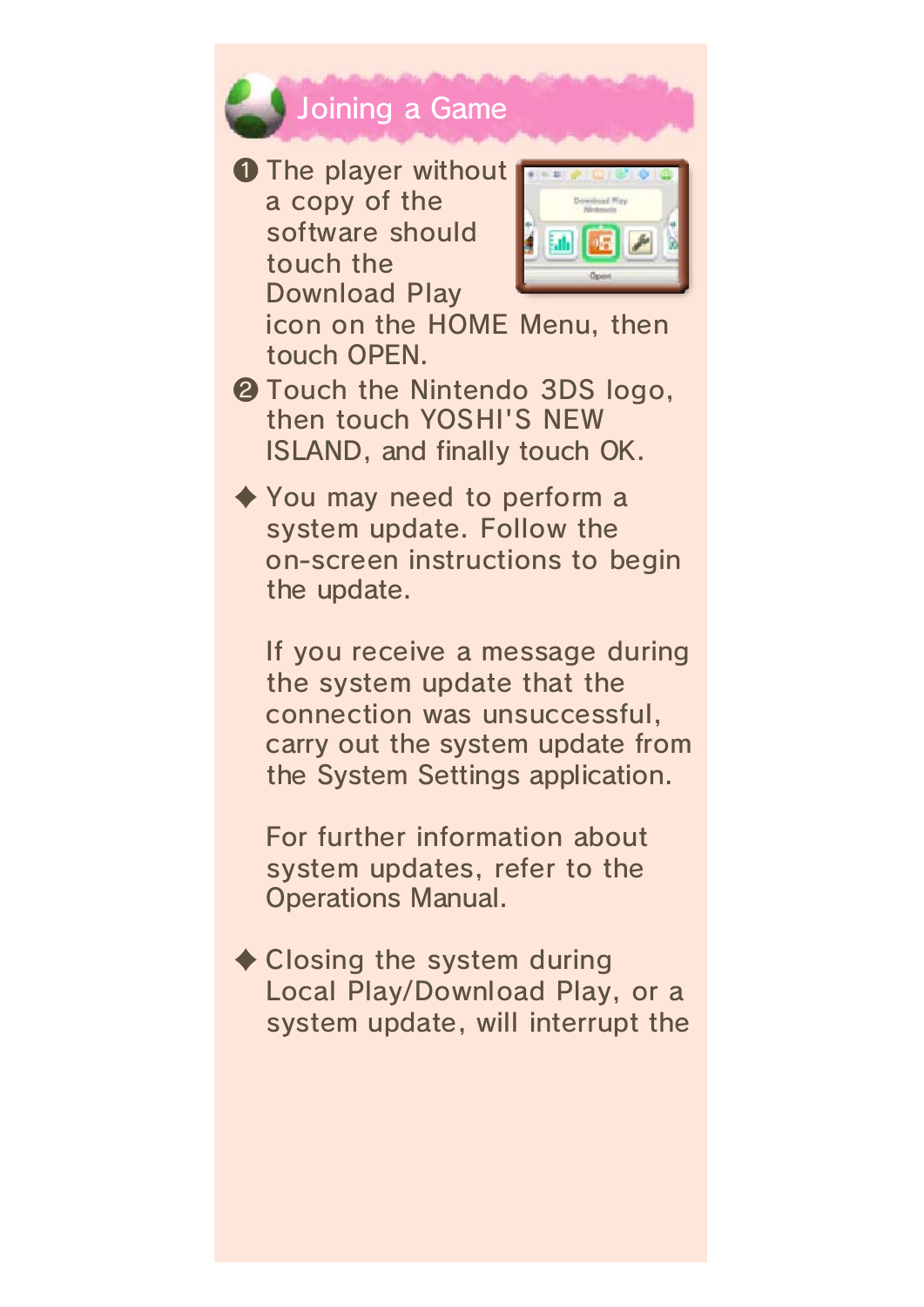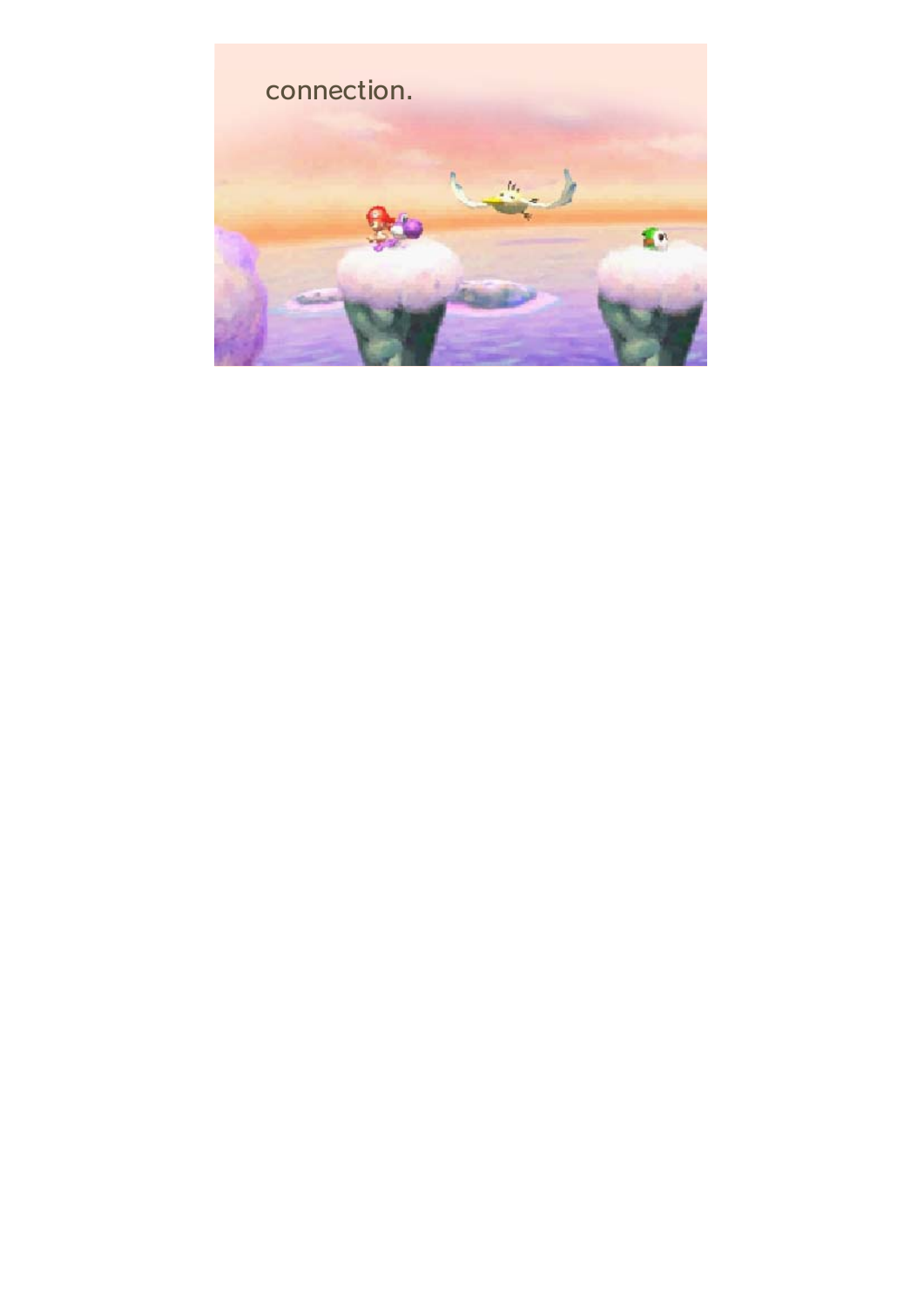**SpotPass** 

# Sending play data to Nintendo (SpotPass)  $\frac{2\pi}{2}$

To use SpotPass, you must first: - Accept the Nintendo 3DS Service User Agreement and Privacy Policy - Set up an internet connection - Insert an SD Card into the Nintendo 3DS system For information on these, refer to the Operations Manual.

If you have activated SpotPass, the system will automatically search for a wireless access point while in Sleep Mode, and send data on how you play this game to Nintendo, without having to launch the game itself. Data sent to Nintendo will be used for the development of future products. You can deactivate SpotPass for this software at any time.



Set the SEND DATA? setting to YES in the options menu.

 $\triangle$  Set it to NO to deactivate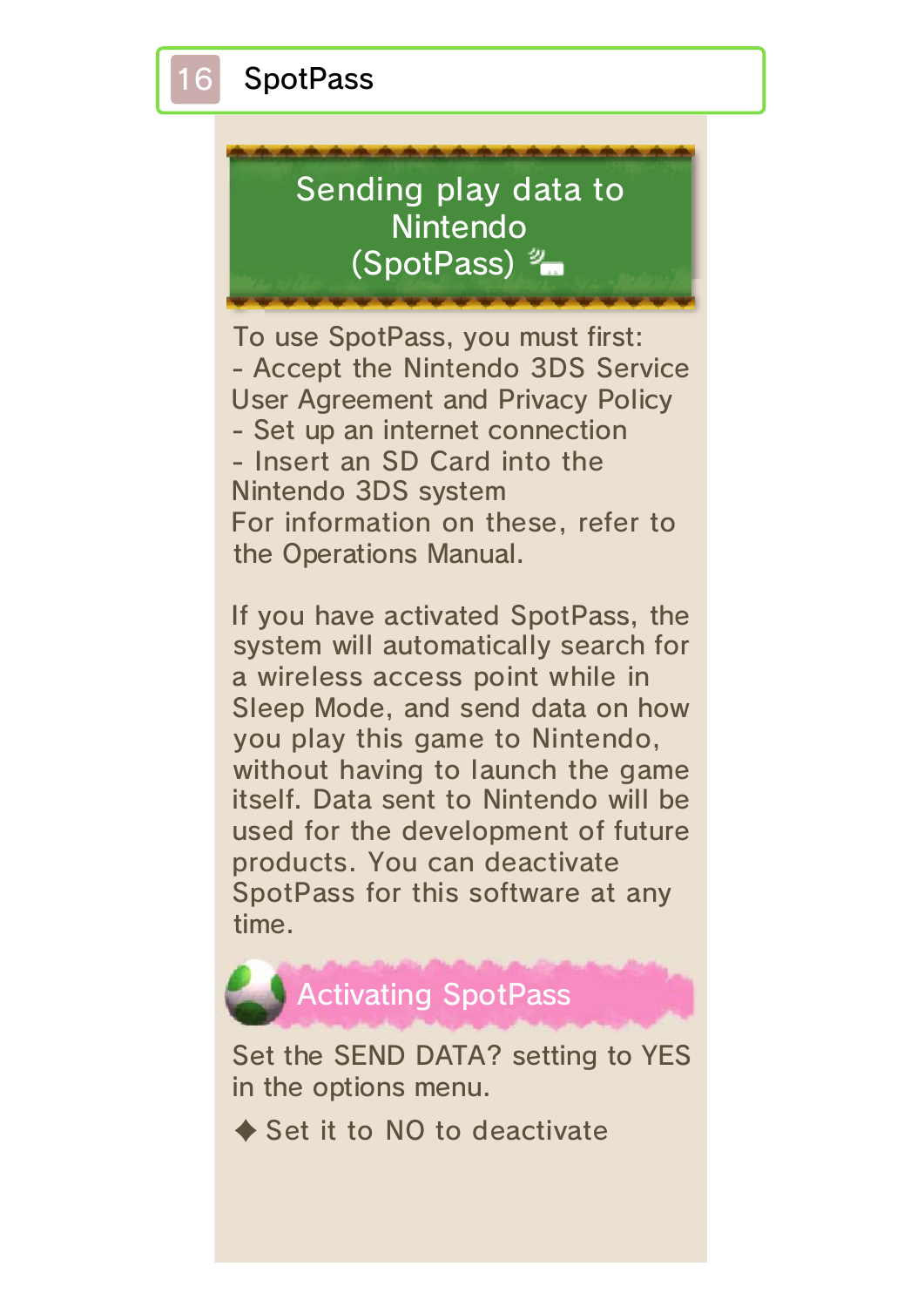